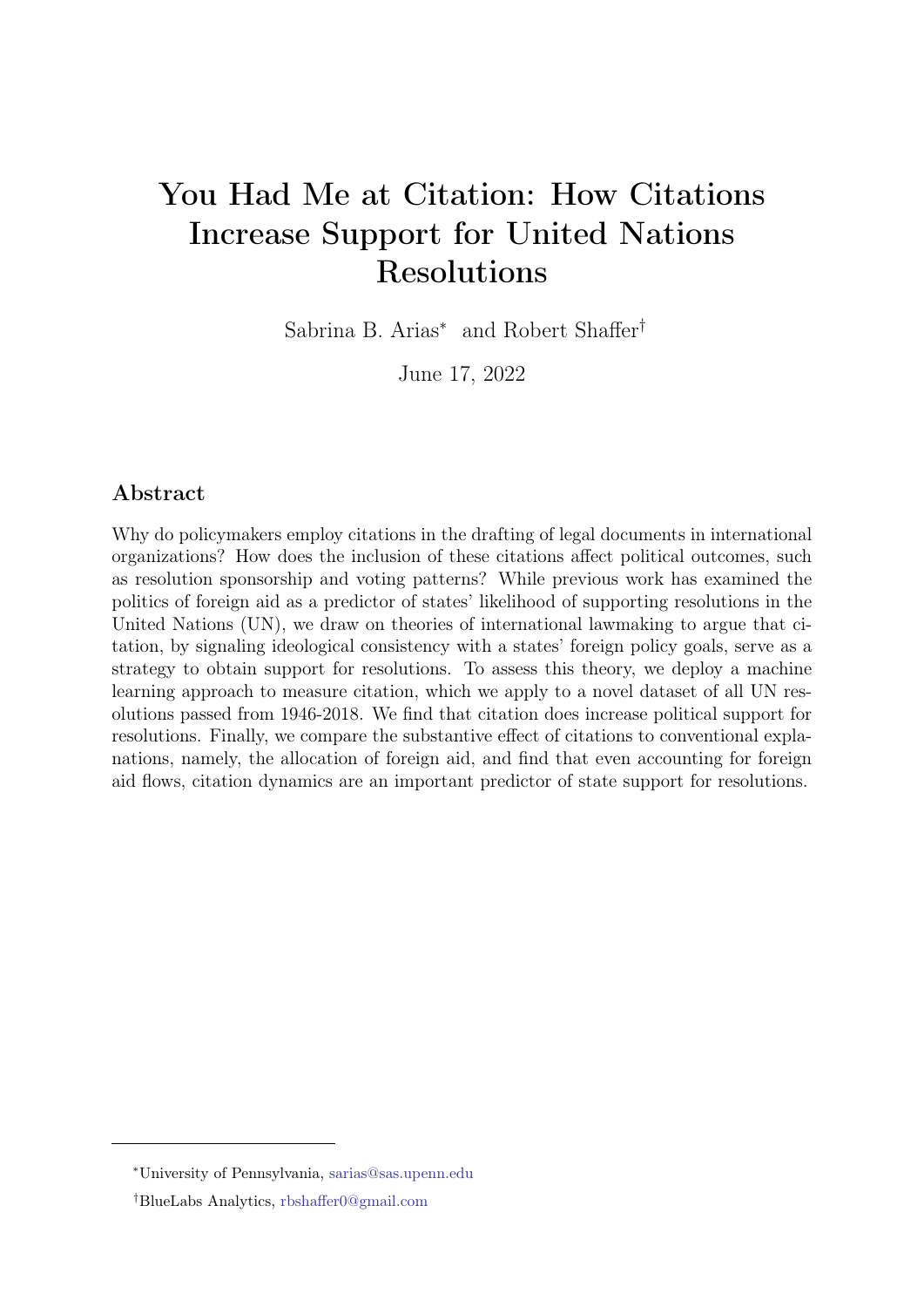## Introduction

Previous scholarship has examined drafting strategies and their impacts (or lack thereof) on political outcomes in settings ranging from international courts to bilateral agreements to domestic lawmaking (e.g. [Allee and Peinhardt](#page-28-0) [2010;](#page-28-0) [Voeten](#page-32-0) [2010;](#page-32-0) [Charlotin](#page-29-0) [2017;](#page-29-0) [Wilkerson, Smith, and Stramp](#page-32-1) [2015;](#page-32-1) [Linder et al.](#page-30-0) [2020\)](#page-30-0). Yet, we lack a theoretical framework to explain the relationship between citation practices and political outcomes in multilateral institutions. What strategic logic can explain a policymaker's choice to selectively invoke previous texts, and why does the adoption of such strategies vary across different institutions and topic areas? How does the inclusion of citations matter for political outcomes? While the relationship between external political considerations – such as foreign aid – and support for multilateral resolutions has been extensively studied (e.g. [Dreher, Nunnenkamp, and Thiele](#page-29-1) [2008;](#page-29-1) [Carter and Stone](#page-28-1) [2015\)](#page-28-1), we know much less about the relationship between the content of resolutions and their subsequent outcomes.

We argue that invoking additional previous resolutions explains is a broader strategy of strategic citation used by resolution drafters to garner more support for their proposals. External political considerations alone are not sufficient to explain variation in states' likelihood of supporting resolutions: we must also account for differences in the substantive content and legal design of resolutions. Including citations to resolutions previously supported by a country or its allies can signal ideological consistency with their preferred foreign policies and increases the likelihood that a state will support the measure currently under consideration. We further suggest that institutional rules and remits influence the strategic logic of citation. In security domains in particular, references to previous precedent are especially desirable, as these contexts are more controversial and subject to legitimacy concerns – thus, tools to obtain additional political support are more likely to be deployed.

We expect that this logic holds in many international policymaking processes. In this paper, we apply the theory to the United Nations General Assembly (UNGA) and United Nations Security Council (UNSC), a unique institutional context in which we can examine the effects of institutional rules and norms on drafting strategies, and in which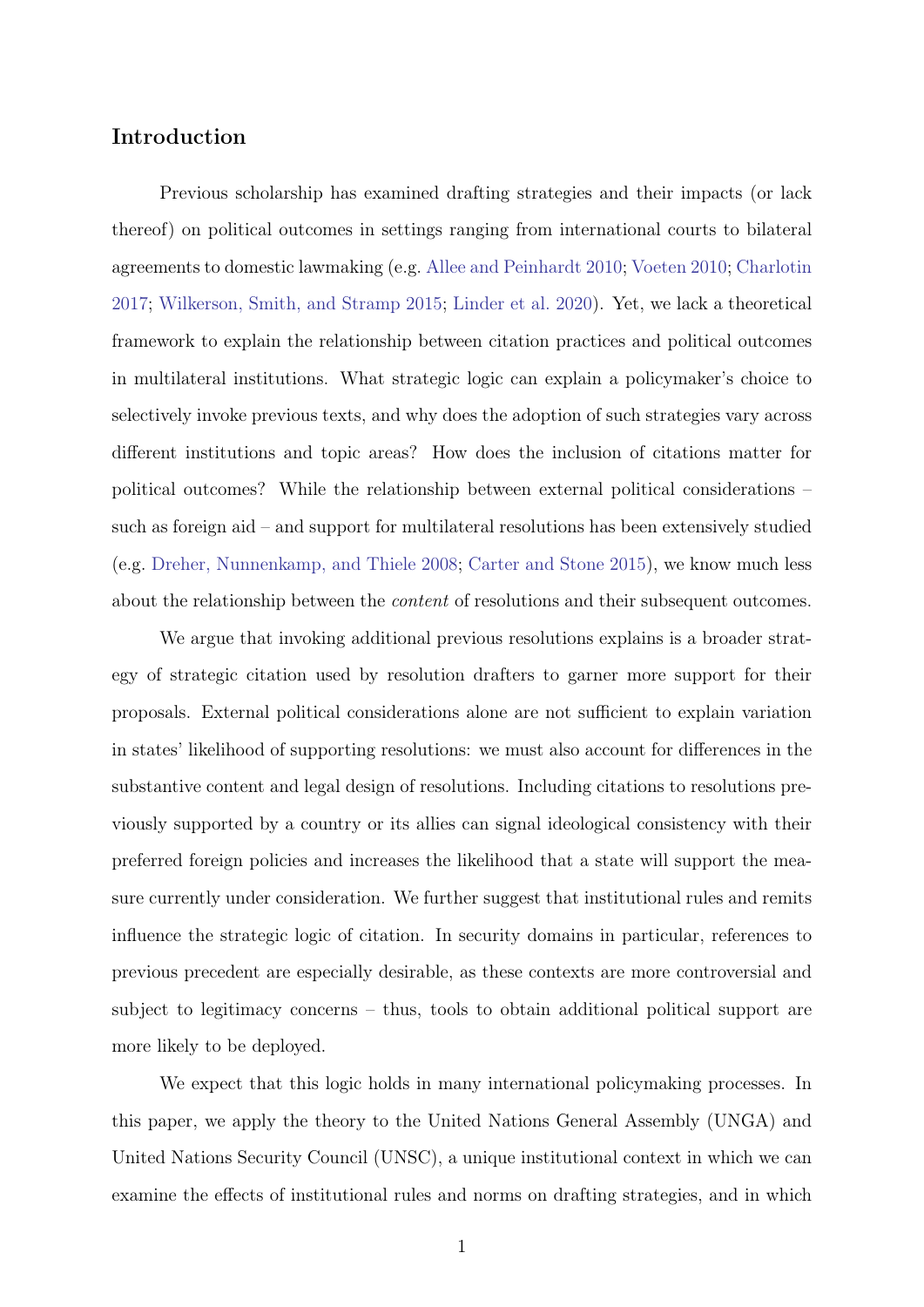we can probe the connections between these legislative practices and political outcomes. Previous studies of drafting strategies such as citation have largely examined specific topical and institutional settings. We extend the insights of previous work by allowing topical and institutional features to vary. By examining drafting strategies in the multiissue context of the UN, and further leveraging differences between sub-institutional units, we can examine the effects of these changes on the development and adoption of law, and test our theoretical expectations on a novel, large-scale dataset, significantly expanding the temporal and topical frontiers of previous work.

In our analysis of all resolutions passed by the UNGA and UNSC from 1946-2018, we find support for our theoretical expectations. We find that drafting strategies have political ramifications: across resolutions that are otherwise substantively identical in content, additional citations increases political support for resolutions. We also observe that in the domain of high politics, when legitimacy concerns are highly salient in addressing questions of international security, countries cite existing law more frequently. Countries are also more likely to sponsor and vote in favor of a resolution if it cites one or more resolutions sponsored by that country or by its allies. Even after accounting for foreign aid allocation, this effect significant and large. These findings have implications for the role of power in the politics of international organizations (IOs), demonstrating that legal strategies – such as strategic use of citation – can gain support for policies even after accounting for external political considerations like foreign aid payments.

Examining the dynamics of citation practices and their political implications reveals important insights into the processes of international policymaking, and the politics of multilateral diplomacy. Leveraging within-institutional differences allows us to draw inferences about the importance of institutional rules and norms, agenda dynamics, and topical remit on the citation usage over time, and on the relationship between these legislative practices and political decision-making. These findings are substantively relevant for scholarship in international law, international cooperation, and legal design generally. We demonstrate that institutional design  $-$  specifically, issue specialization  $-$  has downstream impacts on the process of creating legislation, the content of policy outputs, and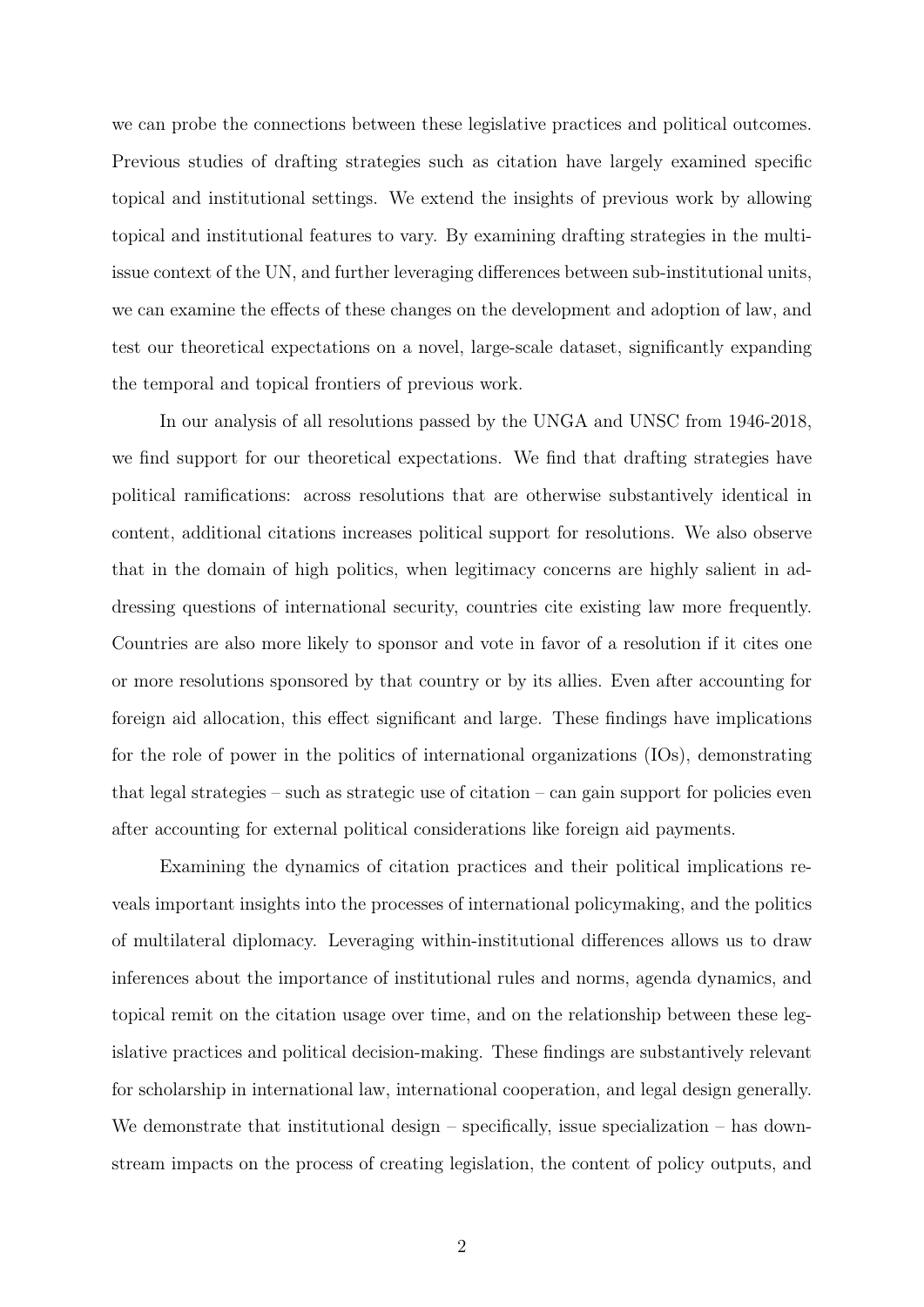the level of political support that these outcomes attract. These findings can help to shed light on variation in drafting strategies across institutional contexts, and help us to understand how and why different institutions develop – or fail to develop – robust legal canons.

## Citation in International Law

International law has long been studied as an important influence over state behavior. Yet there is substantial variation in the content and form of international law. For example, some international agreements are codified in informal, ad hoc documents and may hold only normative power over states, while others are represented in formalized resolutions or treaties that impose binding obligations [\(Abbott and Snidal](#page-28-2) [1998\)](#page-28-2). In some domains, international agreements extensively reproduce the content from earlier texts, while in other areas, dense networks of legal precedent are developed. The drafting strategies chosen by state representatives in international organizations determine this variation. The norms and practices of legislative drafting can encourage delegates to write precise and explicit texts, or to favor more general language.

One type of drafting strategy employed in international organizations has received substantial attention: citation. Citations – explicit invocations of previous decisions or legal texts – are well-studied from a legal standpoint, but the political rationale for such invocations to earlier texts is less understood. While scholars point to legitimacy, consistency, legal ideology, and influence as explanations for the inclusion of citations by legal bodies, how well do these explanations apply to the citation practices of multilateral fora, where the drafters of legal texts are not judges, but representatives of states? In these contexts – unlike in courts or tribunals – we must account for political dynamics between negotiating actors.

Citations, we suggest, engender political support for agreements through several pathways. First, they create a normative basis for political support. Citations highlight the decisions that have influenced the contemporary decision-making process, and indicate commitment to a consistent underlying ideology [\(Voeten](#page-32-0) [2010;](#page-32-0) [Charlotin](#page-29-0) [2017,](#page-29-0) 284). For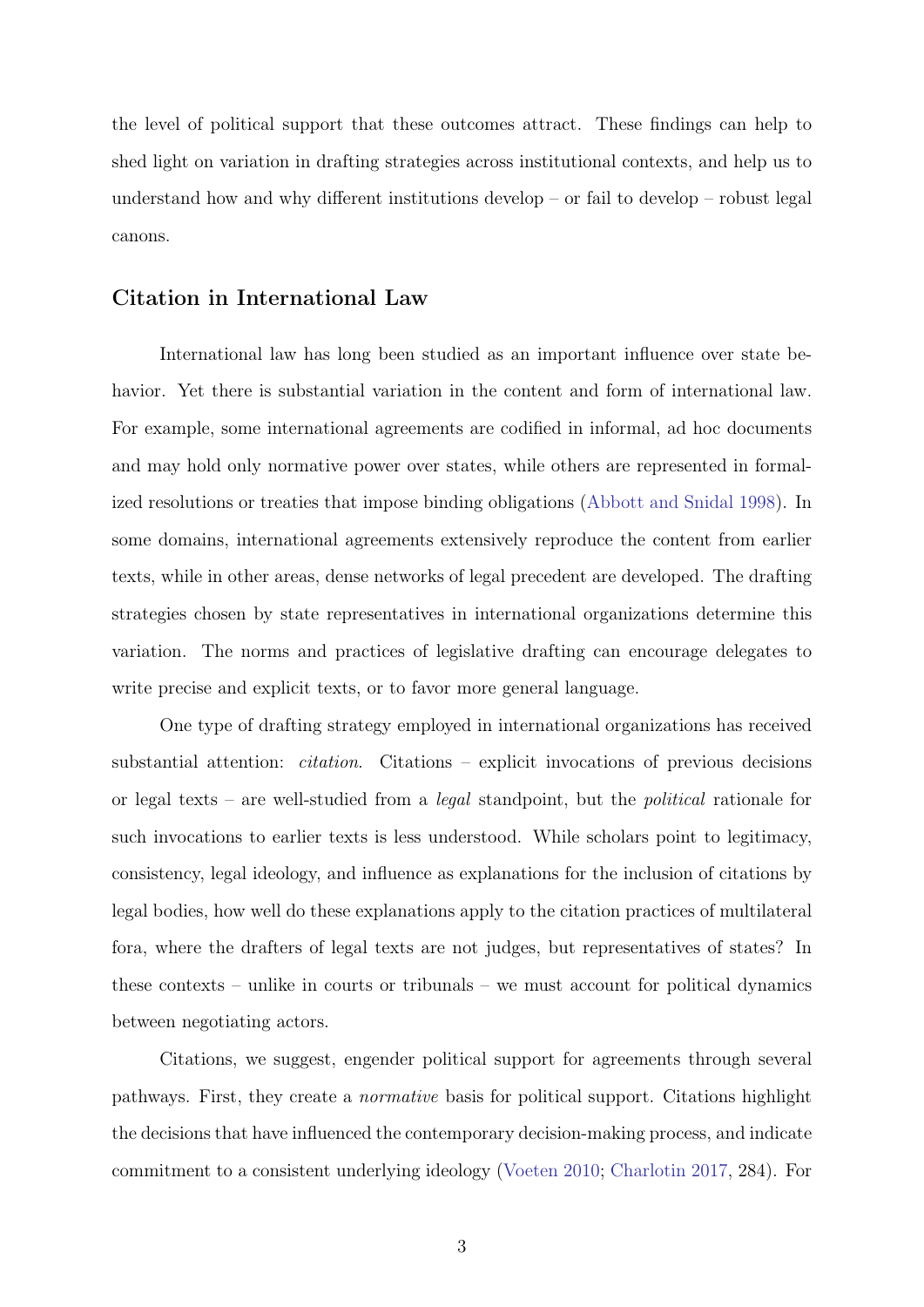an individual state, these references can demonstrate consistency with their own foreign policy in the past and ideological alignment – if that state supported a similar agreement on the topic in the past, it would be sensible for them to support the current text. At the institutional level, the references can show that the matter at hand is within the scope of the institutional mandate, building upon previous institutional works rather than expanding the scope into new domains. As a result, adding new citations to a document signals ideological alignment with the document (and its authors) being invoked.

Second, citations add to a technical basis for support. Citations create predictability, by serving as examples or guides to be considered in subsequent similar circumstances. Absent precedent, ambiguities in legal agreements case are decided individually, rules are ambiguous, and expectations for state behavior are unclear. Explicitly linking a text to previous precedent demonstrates legitimacy, which can persuade relevant audiences to comply with the decision or agreement and demonstrate its soundness [\(Lupu and Voeten](#page-30-1) [2012,](#page-30-1) 417, [Charlotin](#page-29-0) [2017,](#page-29-0) 282). Ambiguities can be bracketed with assurances that problems will be addressed in the same manner as before.

Third, citations create an *efficiency* basis for support. Given that policymakers – including diplomats – are constrained by limited time and personnel resources (e.g. [Hall](#page-30-2) [1998;](#page-30-2) [Jones and Baumgartner](#page-30-3) [2005;](#page-30-3) [Panke](#page-31-0) [2013;](#page-31-0) [Allee and Elsig](#page-28-3) [2019\)](#page-28-3), this efficiency is crucial. References to well-developed precedent can facilitate agreement among heterogenous actors by highlighting previously agreed upon principles, making negotiations more efficient by reducing transaction costs and minimizing the number of veto points [\(Abbott](#page-28-2) [and Snidal](#page-28-2) [1998;](#page-28-2) [Mansfield, Milner, and Pevehouse](#page-31-1) [2007\)](#page-31-1). For example, highly similar resolutions on the Israel-Palestine conflict are adopted by the General Assembly every year, reflecting an intensely negotiated statement of principles with sufficient backing to achieve majority support. These negotiated principles serve as a focal point to facilitate agreement [\(Garrett and Weingast](#page-30-4) [1993;](#page-30-4) [McAdams](#page-31-2) [2000\)](#page-31-2). If the specific language is changed, these changes can "blow up" the settled text, requiring intensive negotiation to achieve consensus.

Examining citation networks has provided fruitful insight into the development of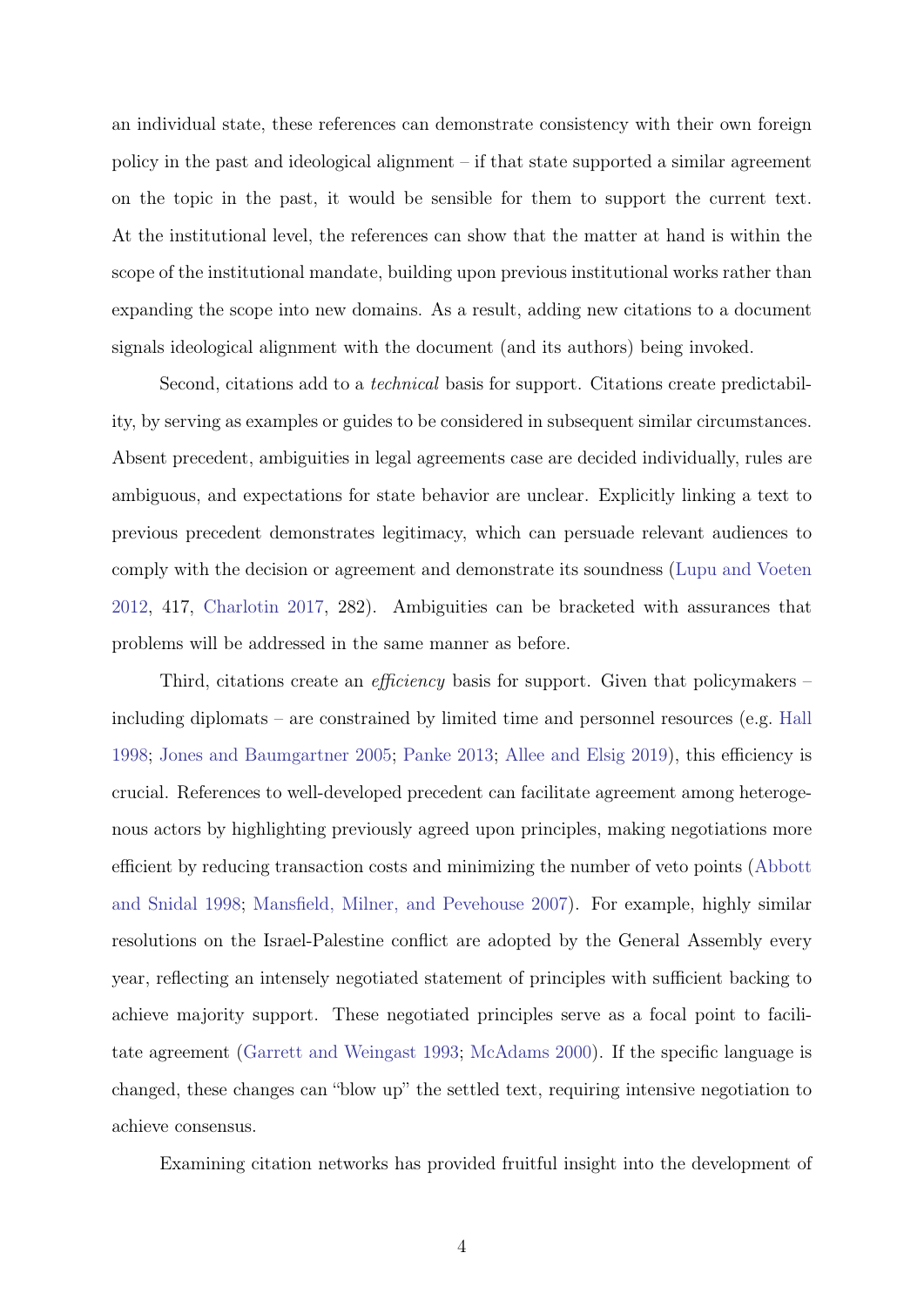bodies of law by many institutions. Citation networks reveal institutional practices in the World Trade Organization [\(Charlotin](#page-29-0) [2017\)](#page-29-0), the courts of the European Union [\(Lupu and](#page-30-1) [Voeten](#page-30-1) [2012;](#page-30-1) [Derlén and Lindholm](#page-29-2) [2015\)](#page-29-2), the International Court of Justice [\(Alschner](#page-28-4) [and Charlotin](#page-28-4) [2018\)](#page-28-4) and in the US domestic context [\(Fowler et al.](#page-29-3) [2007\)](#page-29-3). [Alschner and](#page-28-4) [Charlotin](#page-28-4) [\(2018\)](#page-28-4), for example, find that the International Court of Justice cites more frequently on matters of "classic international law," such as maritime disputes.

Focusing on judicial institutions, these works have developed strategies for identifying 'important' decisions (e.g. [Fowler et al.](#page-29-3) [2007\)](#page-29-3) and the complexity and directionality of legal cannons (e.g. [Alschner and Charlotin](#page-28-4) [2018;](#page-28-4) [Charlotin](#page-29-0) [2017\)](#page-29-0), and identifying how citations may have legitimacy-enhancing aims targeting lower courts (e.g. [Lupu and Voeten](#page-30-1) [2012\)](#page-30-1). Yet the dynamics of judicial institutions are quite different of those of multilateral policymaking organizations, where contestation over the inclusion of citation occurs between state negotiators, not judicial experts. While some of the same considerations – such as legitimacy – may hold in both contexts, diplomatic negotiators must also consider how to obtain political support for their proposals in the form of sponsorships and votes. Thus, we build on these previous works, but propose a new theoretical logic to explain these distinct dynamics among state actors. Furthermore, previous works on citation practices have been largely siloed by distinct institutional domains. While examining citation within one institutional context illustrates important patterns, it cannot illuminate how variation in institutional rules and norms affect the development of bodies of law.

To be clear, we do not believe that citation is the only drafting variables available to negotiators. References to broader international principles, external organizations, recycling of previously adopted texts, or inclusion of escape clauses, flexibility clauses, or dispute resolution mechanisms can also affect the legitimacy or efficiency of a text (e.g [Rosendorff and Milner](#page-32-2) [2001;](#page-32-2) [Allee and Peinhardt](#page-28-0) [2010;](#page-28-0) [Allee and Elsig](#page-28-5) [2016;](#page-28-5) [Morin,](#page-31-3) [Tremblay-Auger, and Peacock](#page-31-3) [2022\)](#page-31-3). However, citation is a readily available and impactful tool which can be used across a wide variety of substantive contexts, and one which has received substantial attention in studies on the development of law. As a result, it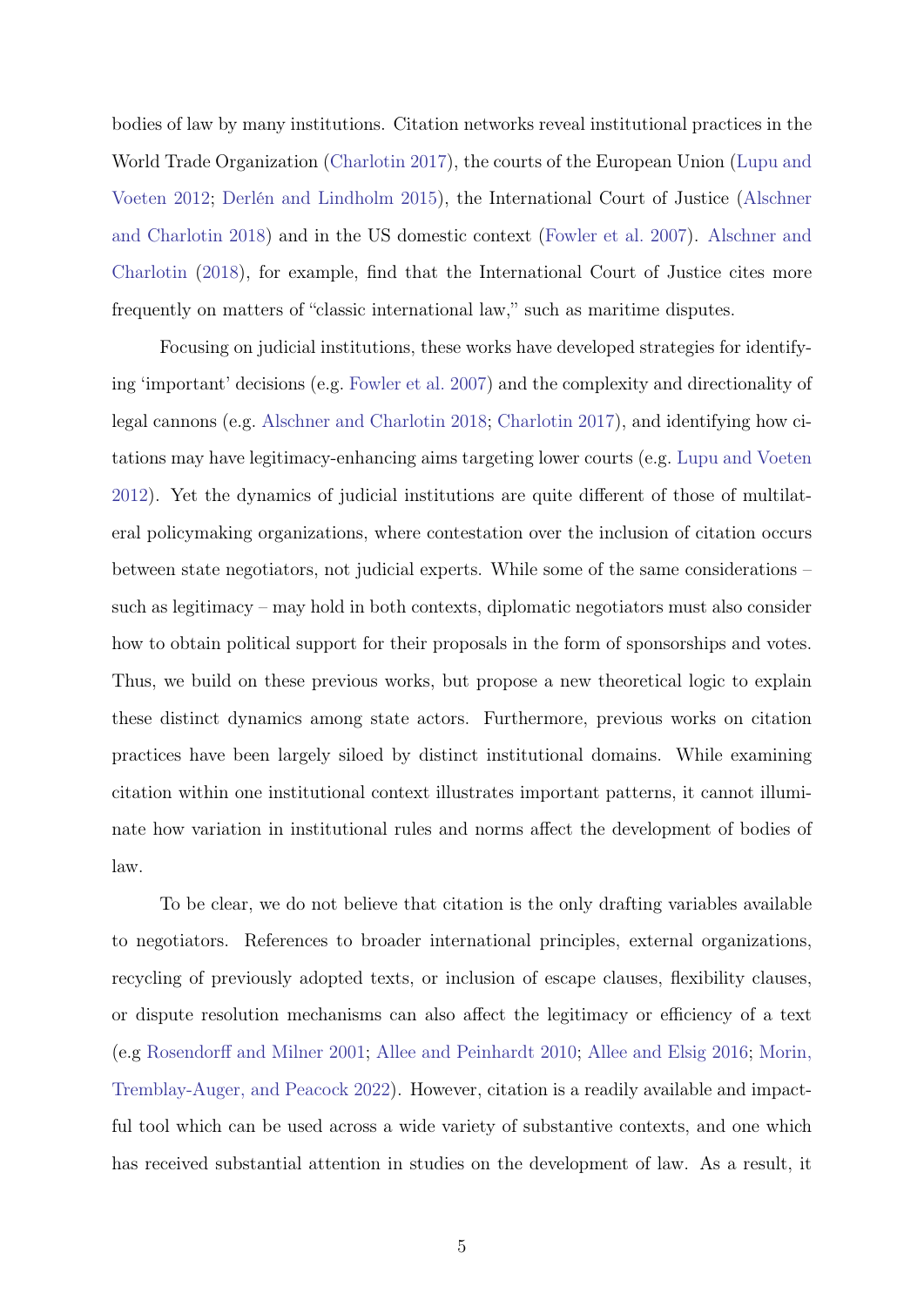represents a sensible strategy on which to focus.

## Resolution Politics in the United Nations

## Political Support for UN Resolutions

States express support for UN resolutions through two principal means: sponsorship and voting. In order for a resolution to pass, a majority of states must vote in support.<sup>[1](#page-6-0)</sup> Thus, there is a clear incentive for countries who seek to pass a measure to obtain additional votes in favor. Voting behaviors in the UN have been examined by decades of international relations scholarship (e.g. [Keohane](#page-30-5) [1967;](#page-30-5) [Rai](#page-31-4) [1972;](#page-31-4) [Kim and](#page-30-6) [Russett](#page-30-6) [1996;](#page-30-6) [Voeten](#page-32-3) [2000;](#page-32-3) [Bailey, Strezhnev, and Voeten](#page-28-6) [2017\)](#page-28-6), yet there is much less systematic analysis of sponsorship of UN resolutions than voting patterns.

Why do countries sponsor resolutions? Sponsoring resolutions in the UN can be costly, as sponsoring obliges a country to participate in drafting and negotiation sessions, to contract and consult with topical experts, and to expend social capital to cultivate support for the resolution amongst the membership. All of these actions are much more involved forms of cooperation than simply voting in favor of the resolution [\(Panke](#page-31-0) [2013;](#page-31-0) [Finke](#page-29-4) [2021;](#page-29-4) [Charnysh, Lloyd, and Simmons](#page-29-5) [2015\)](#page-29-5). Therefore, countries are only likely to selectively sponsor resolutions, and as a costlier form of behavior, sponsorship can be considered a stronger signal of political support than voting.

Yet countries have an incentive to sponsor some non-zero number of resolutions in a given year to signal that they are contributing positively to the mission of the UN, which is an important factor for achieving elected position in the UNSC or UNGA organizational leadership. Sponsoring a resolution more clearly attributes credit to a country for these purposes, and allows it to use the resolution for signaling or propaganda with domestic audiences. As [Mower Jr.](#page-31-5) [\(1962,](#page-31-5) 661) notes, "In some cases it may be strategically desirable for a delegation to make a clear statement of its policy preference concerning an issue

<span id="page-6-0"></span><sup>&</sup>lt;sup>1</sup>A two-thirds majority is required on 'important questions.' See [Rules of Procedure](https://www.un.org/en/ga/about/ropga/plenary.shtml##r83) 82-95 for full voting rules in the General Assembly, and [Article 27](https://www.un.org/securitycouncil/content/voting-system) of the Charter for voting rules in the Security Council.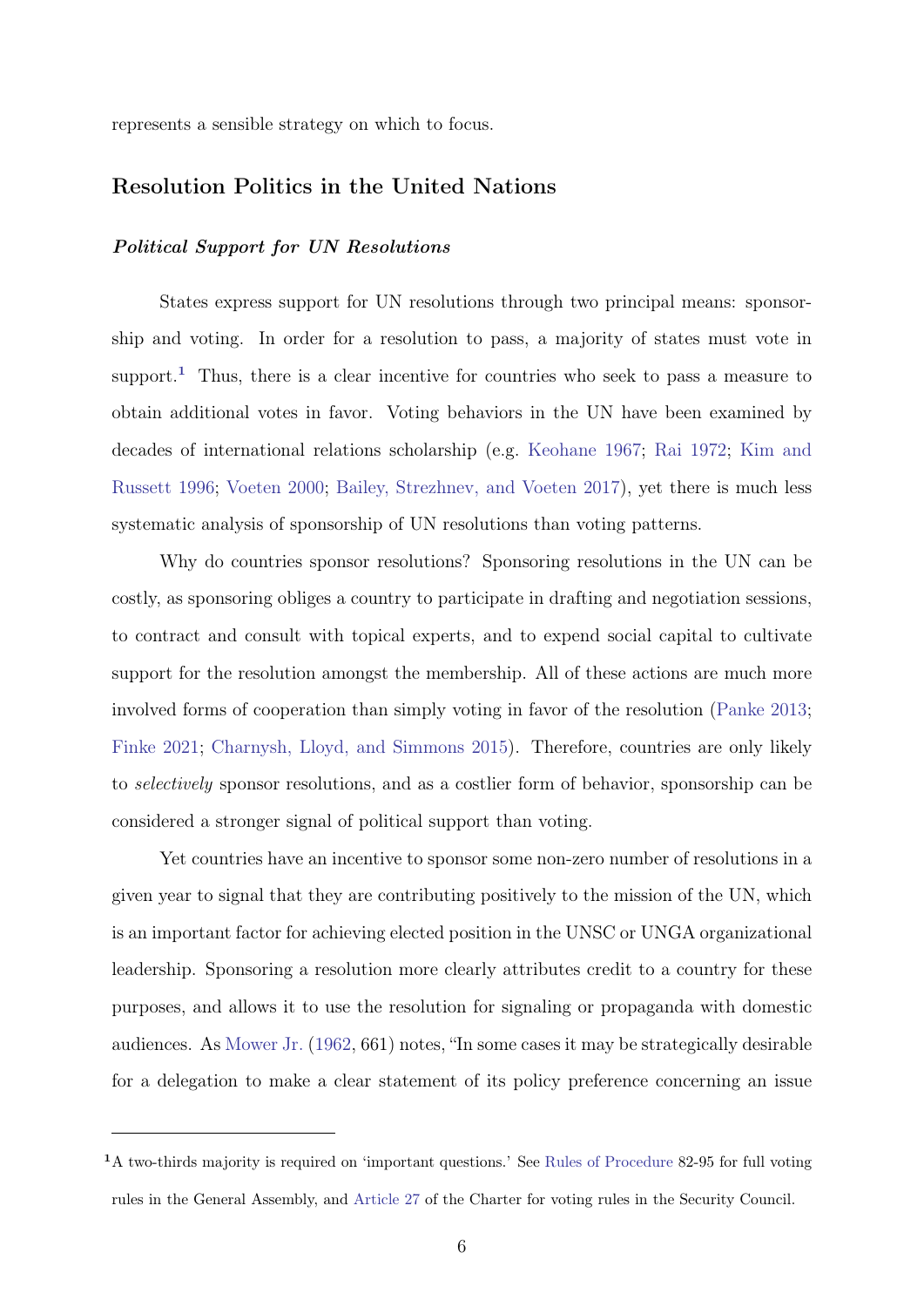by presenting a draft resolution in its own name, either alone or jointly with others." Soliciting more co-sponsors also serves strategic purposes, as it can signal wider agreement among the membership, which may pressure even non-sponsors to 'follow the herd' and vote in favor of the resolution [\(Mower Jr.](#page-31-5) [1962;](#page-31-5) [Rai](#page-31-6) [1977\)](#page-31-6).[2](#page-7-0)

Taking voting and sponsorship as the means by which states *express* their preferences on UN resolutions, how do states *form* their preferences on resolutions, and how are they influenced by the political processes at work in multilateral negotiations? Does the negotiating process of resolution writing affect countries' support for the final product? While previous works have investigated sponsorship of and voting on UN resolutions, they tell us little about how legal features contribute to sponsorship or voting outcomes. Conventional explanations of state support for UN resolutions have focused on external political considerations – in particular, foreign aid – rather than the content of the resolution itself.[3](#page-7-1)

## Conventional Explanations of Voting and Sponsorship

Foreign aid has been posited as a mechanism of influence on voting for more than fifty years.<sup>[4](#page-7-2)</sup> Recipient states are found to vote more similarly to donor states when they receive bilateral foreign aid payments [\(Wittkopf](#page-32-4) [1973;](#page-32-4) [Carter and Stone](#page-28-1) [2015\)](#page-28-1), including on important matters [\(Wang](#page-32-5) [1999\)](#page-32-5) and when the sources of aid are disaggregated [\(Dreher, Nunnenkamp, and Thiele](#page-29-1) [2008\)](#page-29-1). Powerful states can also use their influence in organizations like the International Monetary Fund and the World Bank to direct benefits to states that vote as they desire [\(Dreher, Sturm, and Vreeland](#page-29-6) [2009;](#page-29-6) [Dreher and](#page-29-7)

<span id="page-7-0"></span><sup>2</sup>[Mower Jr.](#page-31-5) [\(1962\) also describes a process of 'indirect sponsorship', in which a state works through a](#page-29-7) [proxy to table a resolution. Analytically, this type of sponsorship cannot be empirically identified.](#page-29-7)

<span id="page-7-1"></span><sup>&</sup>lt;sup>3</sup>[Other sources of political influence, including formal alliances, military aid, regional, and developmental](#page-29-7) [groups are also found to be predictors of voting similarity \(Rai](#page-29-7) [1972;](#page-31-4) [Kim and Russett](#page-30-6) [1996;](#page-30-6) [Voeten](#page-32-3) [2000\), but given that foreign aid has been most widely examined by the literature, we limit our scope](#page-29-7) [to this conventional explanation for strategies to gain resolution support.](#page-29-7)

<span id="page-7-2"></span><sup>4</sup>[For a detailed summary of the literature, see](#page-29-7) [Carter and Stone](#page-28-1) [\(2015\)](#page-28-1); [Dreher and Sturm](#page-29-7) [\(2012\)](#page-29-7).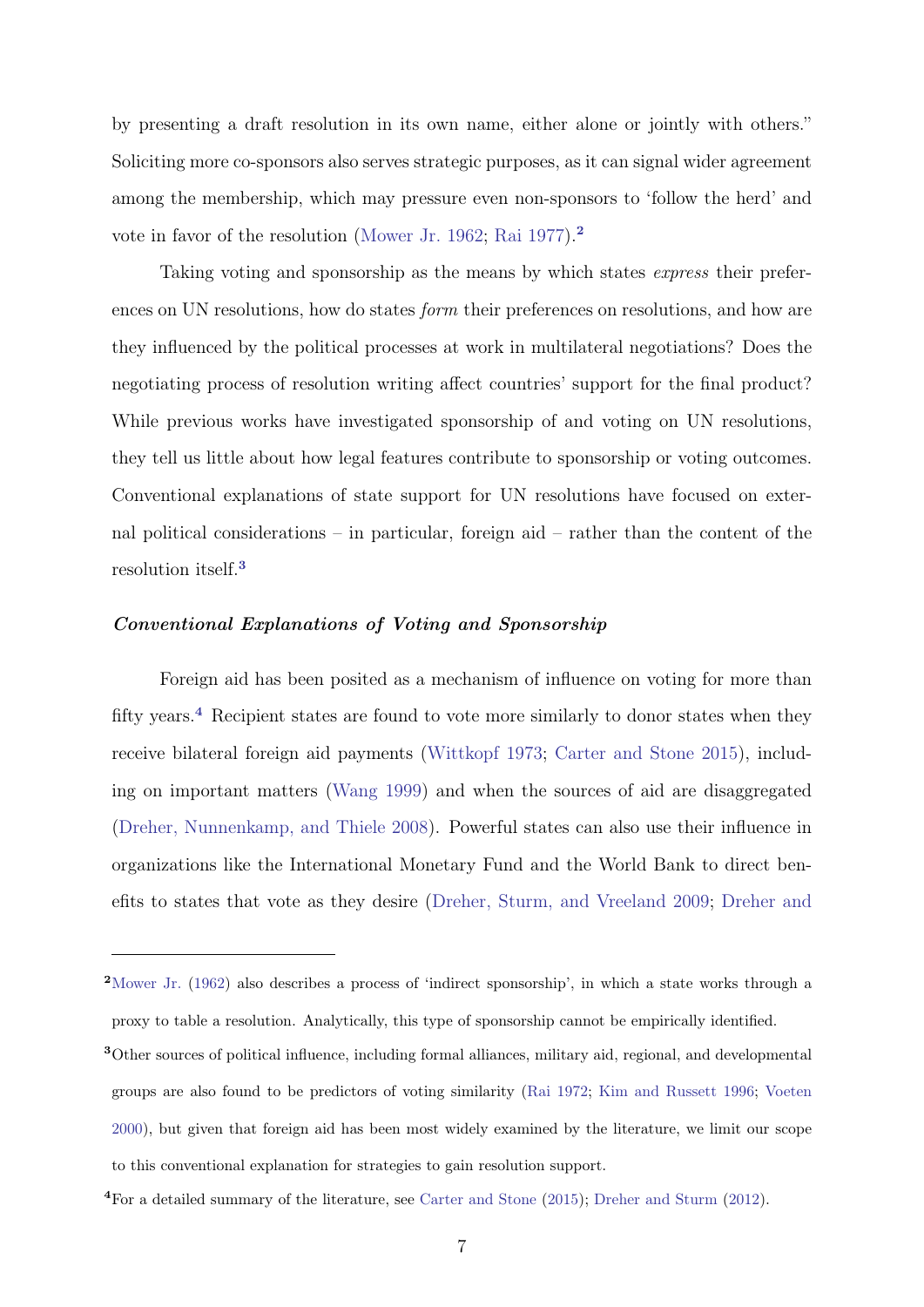[Sturm](#page-29-7) [2012\)](#page-29-7). These effects are observed on votes in both the General Assembly and in the Security Council. As [Keohane](#page-30-5) [\(1967,](#page-30-5) 223) observes in one noteworthy historical example, "certain members of the coalition opposing the seating of the People's Republic of China (Communist China) probably care little about the outcome but vote as they do because the United States has provided inducements to do so."

Foreign aid can work as both an inducement and a punishment [\(Rai](#page-31-7) [1980\)](#page-31-7). Threats of withholding aid or imposing sanctions are also deployed to the same effect. To get support for S-RES-678 in 1990, authorizing the use of force against Iraq if it failed to withdraw troops from Kuwait, not only did the U.S. promise easing sanction on China for a favorable vote and encouraged Saudi Arabia to give \$1 billion in aid to the Soviet Union, it also cut more than \$70 billion in aid to Yemen as retaliation for their no-vote. American diplomats bluntly told the Yemenis, "That was the most expensive no vote you ever cast," [\(Friedman](#page-30-7) [1990\)](#page-30-7). These threats can be made explicitly, as in the case of Yemen, or more tacitly [\(Keohane](#page-30-5) [1967\)](#page-30-5).

In the case of resolution sponsorship, we observe less systematic work on the determinants of sponsorship behavior. [Jacobsen](#page-30-8) [\(1969\)](#page-30-8) explores the correlations of country population and wealth with sponsorship frequency. [Rai](#page-31-6) [\(1977\)](#page-31-6) examined the topic areas that states were more likely to sponsor resolutions on, on which issues cosponsorship occurs more frequently, and whether resolutions sponsored by the most active states were more likely to be passed. In a more contemporary context, researchers have investigated whether countries are more likely to cosponsor with others based on their membership in an informal grouping [\(Dijkhuizen and Onderco](#page-29-8) [2019\)](#page-29-8) and by regime type [\(Finke](#page-29-4) [2021\)](#page-29-4). These analyses provide valuable insight into the patterns of sponsorship, but not into questions of the strategic decision-calculus of sponsorship. What makes a state more or less likely to sign on as a sponsor of a resolution?

We contend that to explain state support for UN resolutions, factors previously identified – including foreign aid – matter, but alone are not sufficient. The qualitative element of a resolution's content must also be taken into account to predict a states' likelihood of voting for or sponsoring the resolution. In particular, we contend that the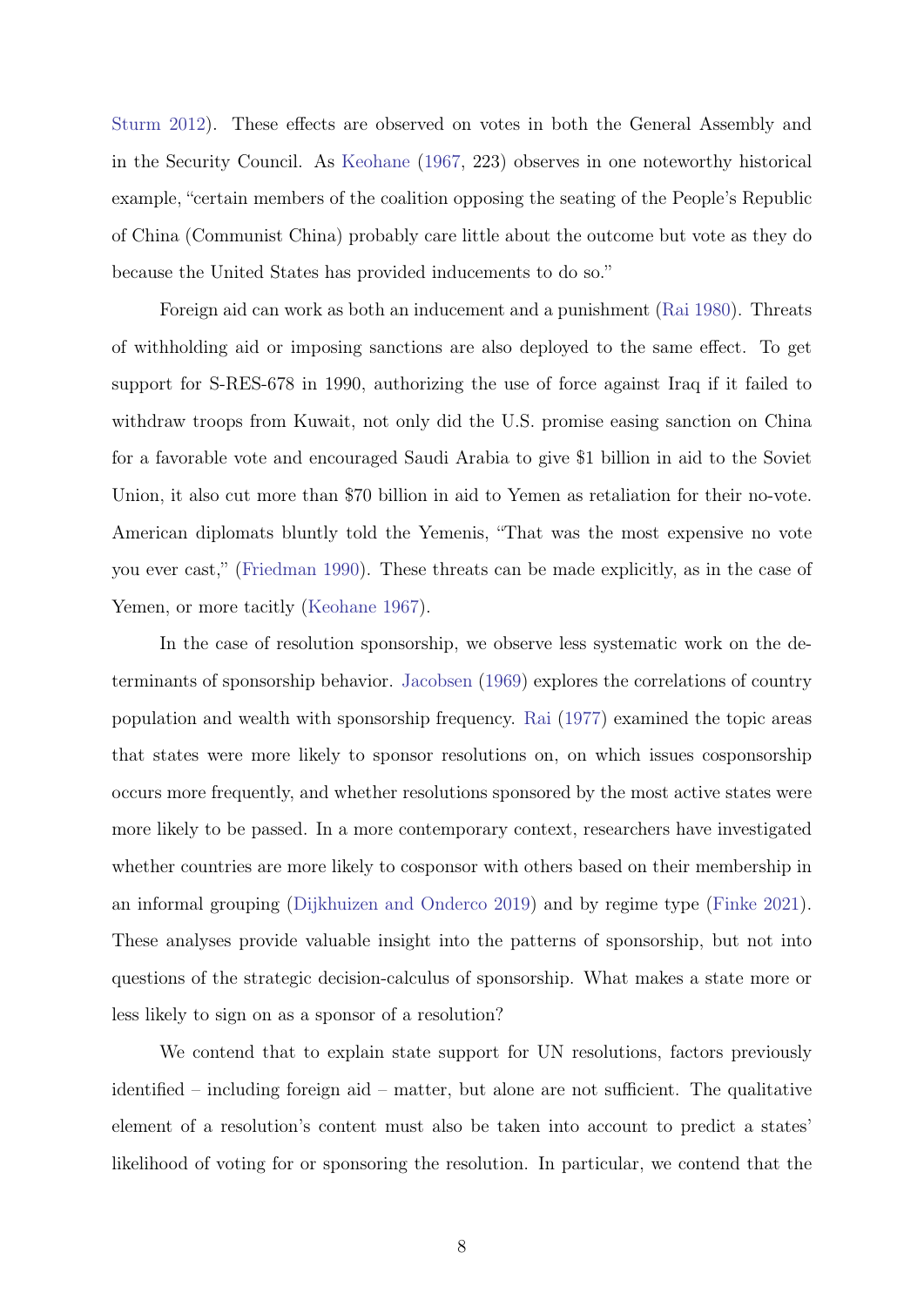inclusion of citation in a resolution can be used to obtain state support.

## Strategic Use of Citation

[Larsson et al.](#page-30-9) [\(2017\)](#page-30-9) argue that the use of legal language, in the form of citations, can legitimize law in the eyes of political actors and enhance implementation. We aim to show that this logic is at work during the creation of law by political actors, focusing on the role of citations in the adoption of international law, rather than implementation. Citation is not costless and not random [\(Lupu and Voeten](#page-30-1) [2012;](#page-30-1) [Lupu and Fowler](#page-31-8) [2013;](#page-31-8) [Charlotin](#page-29-0) [2017\)](#page-29-0). The inclusion of citation requires research and argumentation, and in the case of multilateral fora, convincing other parties that its inclusion is justified. States, with an eye towards increasing support for the proposed resolution, include citations strategically.

Our theoretical expectations highlight the political implications of citation. There are many mechanisms by which including citations could lead to increased political support for the text under consideration. Citing a country's previous contributions could invoke a sense of national pride, illustrate that the current resolution aligns with the country's values or foreign policy priorities, or create an obligation for the country to support the current resolution as a matter of ideological consistency. France, for example, employed such a tactic in crafting a UNSC resolution on a cease-fire between Israel and Hamas in 2021, citing previous texts from the United States in an effort to increase the likelihood it would support the resolution [\(Rubin, Morris, and Miller](#page-32-6) [2021\)](#page-32-6).

These patterns suggest that if a resolution cites resolutions that a country has previously sponsored, that country is more likely to support the resolution currently under consideration. These expectations also hold  $-$  although to a lesser magnitude  $-$  if the citation is to a prior resolution sponsored by one of that country's allies. In these situations, the relationship between the country and the sponsor of the cited resolution indicate ideological congruence, and that supporting the resolution in question would further the foreign policy goals of a friendly state.

## <span id="page-9-0"></span> $H_1$ : Countries are more likely to support resolutions that cite resolution(s) previously sponsored by that country.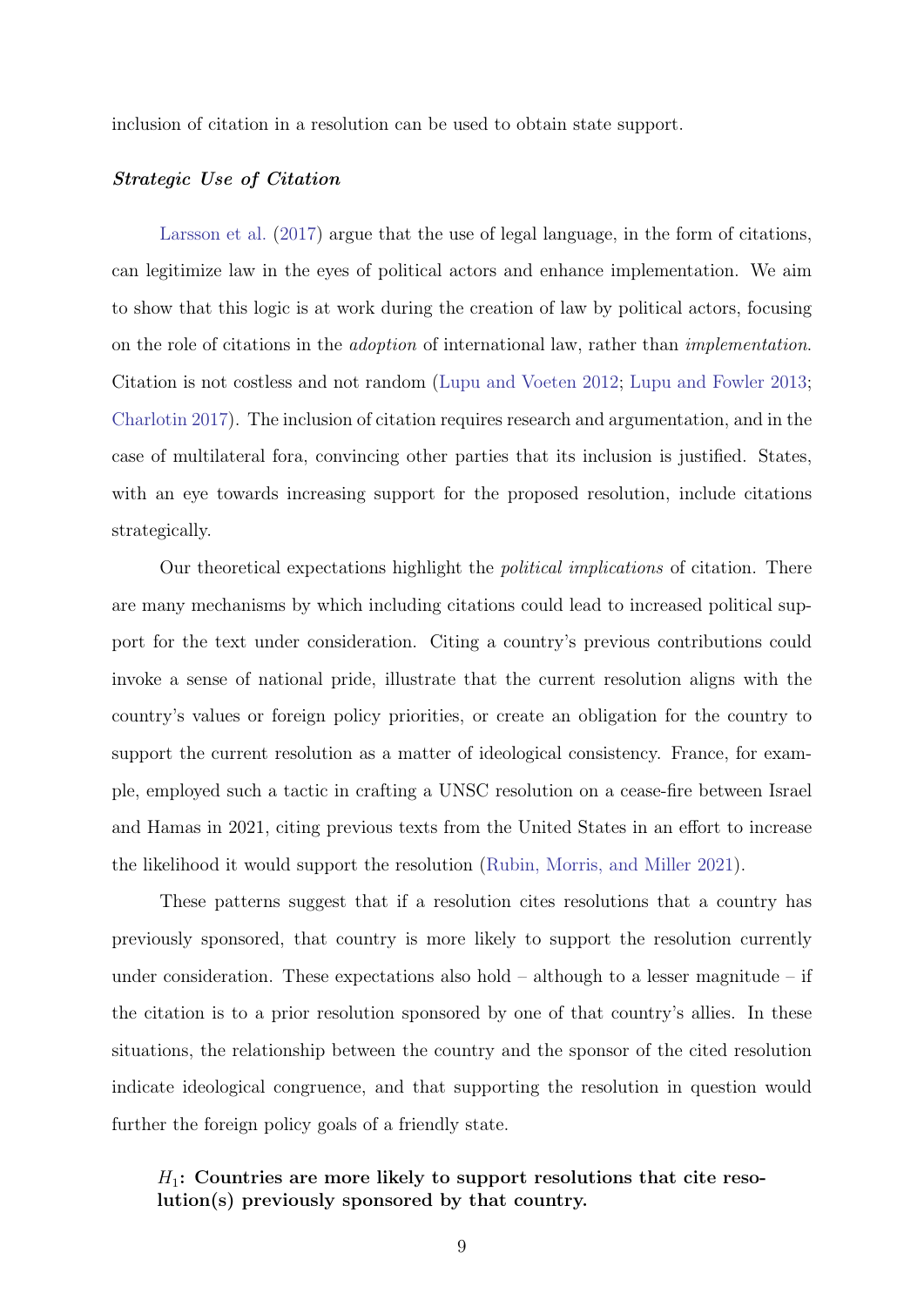## <span id="page-10-0"></span> $H_2$ : Countries are more likely to support resolutions that cite resolution(s) previously sponsored by that country's ally.

We measure support with two observable behaviors: sponsorship and voting. As discussed in the previous section, a robust body of research has probed the determinants of voting for UN resolutions, though it has generally focused on external factors like foreign aid. The practices of sponsorship have not been examined to the same extent, and investigations into the *determinants* of sponsorship behavior are even less well understood.

We expect countries to sponsor resolutions only selectively because of the costs involved in sponsorship (see previous section). Because of this potential costliness, sponsorship can be considered a strong test of our expectations. Based on a similar rationale, a country that is cited in a resolution is also more likely to vote in favor of adopting that resolution than it otherwise would be. Again, by citing a country's previously sponsored resolutions, the resolution under consideration signals ideological alignment with that country's foreign policy, and can potentially call upon obligations in legal consistency or points of national pride to encourage a vote in favor. Likewise, citations to a country's allies should also be a signal of ideological congruence – although to a lesser magnitude than a citation to the country itself.

These political incentives are not expected to be homogeneous across all issue areas. Resolutions on matters related to security issues are likely to be particularly contentious compared to other matters addressed in the UN. Demonstrating that a piece of law builds on past decisions can provide political cover to actors negotiating controversial decisions, and can increase the influence and perceived legitimacy of the outcome in these cases [\(Cronin and Hurd](#page-29-9) [2008;](#page-29-9) [Lupu and Voeten](#page-30-1) [2012\)](#page-30-1). In other issue areas, for example, development matters, support for resolutions is likelier to be easier to obtain, and the rationale for including citations to gain support from additional states is less strong. Furthermore, on security matters, the legal justification that citations contribute to may be more convincing than on other issue areas, where opposition may be more likely to come from budgetary concerns than legal concerns. By clarifying the framework for interpretation and reducing the flexibility of the proposed resolution, the inclusion of citations may add to the precision of the text. Indeed, [Koremenos](#page-30-10) [\(2016,](#page-30-10) 163) finds that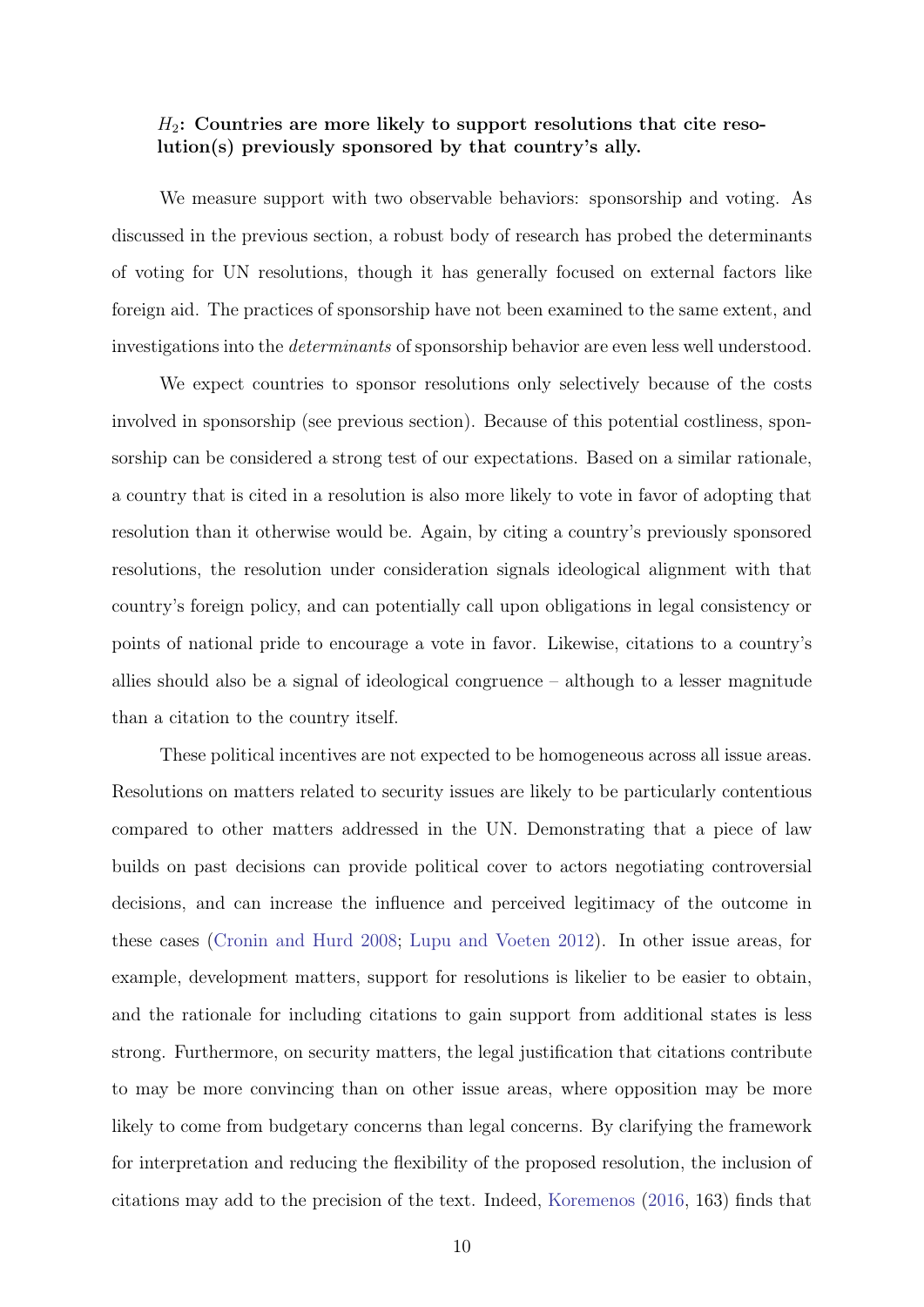most agreements on security matters are somewhat or very precise, which is a greater proportion than either environmental or human rights agreements. For these reasons, we should expect to find more citations on matters of security.<sup>[5](#page-11-0)</sup>

## <span id="page-11-1"></span> $H_3$ : Countries are more likely to include citations on resolutions related to security matters than other issue areas.

While these theoretical expectations about drafting strategies are expected to hold across different multilateral institutions, we test them in the context of the United Nations. The UN offers several advantages. First, the UN is a robust data source, documenting resolutions over the course of seventy-five years. Second, the UN is the most representative of any IO, with the longest serving membership. States engage in repeated interaction year after year in the same institutional environment, creating opportunities for developing legislative practices and protocols. Thus, the UN is an institutional environment where there is a high likelihood of detecting recycling and citation. Third, the matters that the UN addresses in its resolutions are of substantive importance. The UNSC is unique among IOs in its ability to compel state action through hard law, and to authorize the use of force. The UNSC develops international law through its declarative, interpretive, promotive, and enforcement functions [\(von Einsiedel, Malone, and](#page-32-7) [Ugarte](#page-32-7) [2015;](#page-32-7) [Malone](#page-31-9) [2004\)](#page-31-9). While resolutions adopted by the General Assembly do not constitute hard law, they are substantively important. UNGA resolutions recognize international norms, call for the development of legally binding treaties, allocate development aid, and set institutional priorities across a variety of topics. States, therefore, have substantial incentives to invest time and political capital in negotiating resolutions. Fourth, and most importantly, the UN is a multi-issue forum. While previous work on drafting strategies has extensively examined their development in particular issue areas, the UN

<span id="page-11-0"></span><sup>&</sup>lt;sup>5</sup>While the Security Council is specifically tasked with addressing matters of international peace and security, both the UNSC and UNGA address security-related topics. Furthermore, the institutional rules and norms of the two chambers are distinct. We therefore examine resolutions on security matters in both chambers.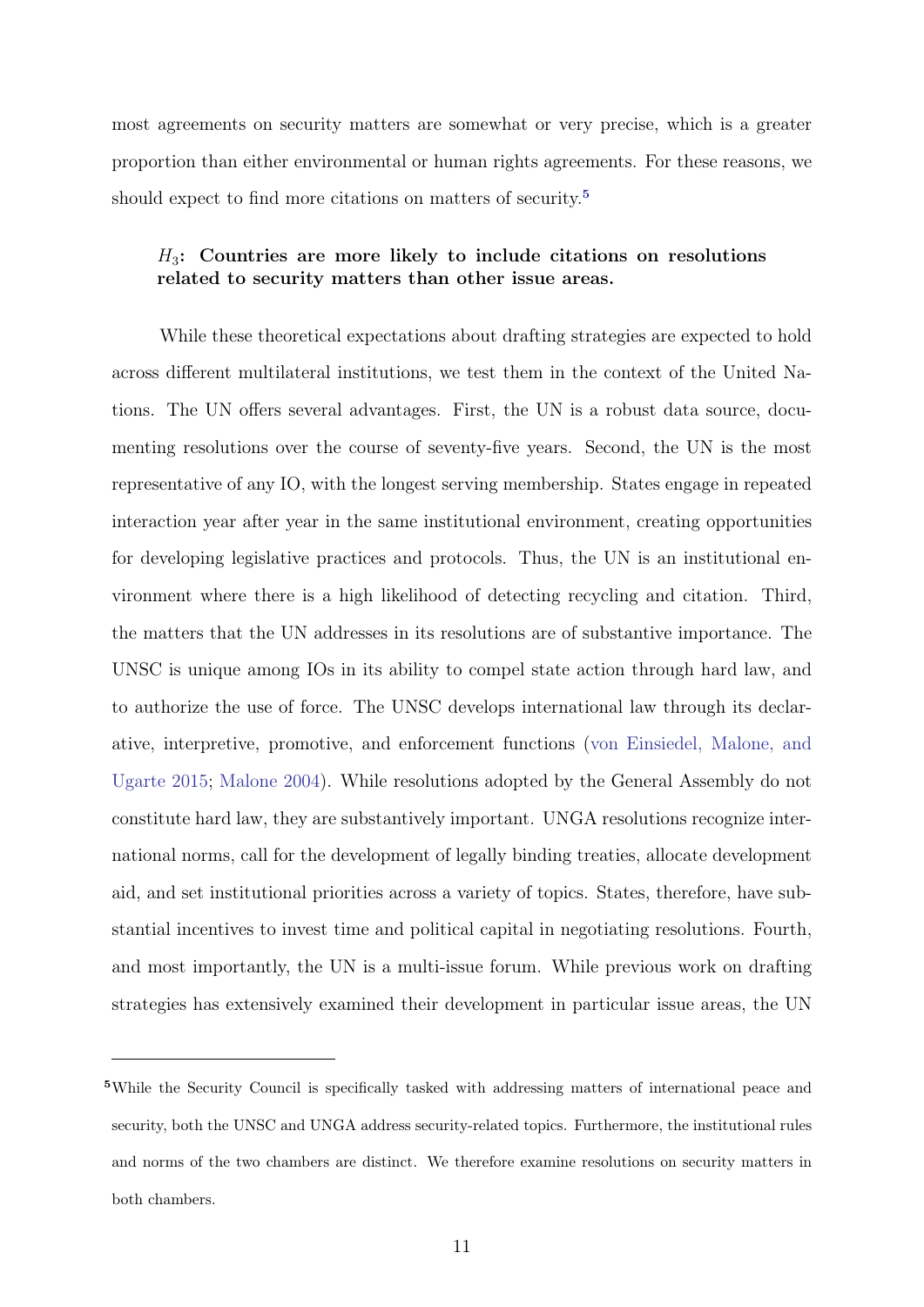provides an opportunity to examine variation in such legislative practices across issue areas.

## Data and Estimation

The quantitative analysis of policy outputs in previous work has primarily relied on manual hand-coding. Though studies based on hand-coding have produced valuable insights, such methods are labor-intensive. Relying on manual coding limits the number of agreements that can be examined by researchers, or forces the researcher to simplify their measure to one that can be more objectively and quickly evaluated. Further, focusing on a specific subset of agreements (BITs, for example) does not readily allow for consideration of variation in drafting strategies across different topical areas or different institutional contexts. The development of text-as-data methodologies and their increasing popularity in political science applications presents an opportunity to broaden the horizon of quantitative analysis of legal instruments [\(Alschner](#page-28-7) [2019\)](#page-28-7). These tools have begun to be deployed in examining legal networks and legal recycling, in both international law and in domestic contexts (e.g. [Allee and Elsig](#page-28-3) [2019\)](#page-28-3). We apply these methodologies to examine variation in legislative practices on a large scale at the UN.

#### Data Collection

To study variation in drafting strategies of international agreements, we constructed an original dataset consisting of all UNGA and UNSC resolutions passed since the establishment of the UN. These data are summarized in Table [1.](#page-18-0) Our data collection work proceeded as follows. First, we scraped all UNGA and UNSC resolutions posted on their respective official websites.<sup>[6](#page-12-0)</sup> These resolutions – one of the key legislative outputs of the  $UN$  – are negotiated principally by state representatives at the UN, in consultation with officials in state capitals and the UN Secretariat [\(Smith](#page-32-8) [2006\)](#page-32-8). Second, since older resolutions are posted as scanned images, we then used optical character recognition (OCR)

<span id="page-12-0"></span> $6$ See the [UNGA](https://www.un.org/en/sections/documents/general-assembly-resolutions/index.html) and [UNSC](https://www.un.org/securitycouncil/content/resolutions-adopted-security-council-1957) indices for details. We are only able to observe the final resolution texts – not earlier draft versions.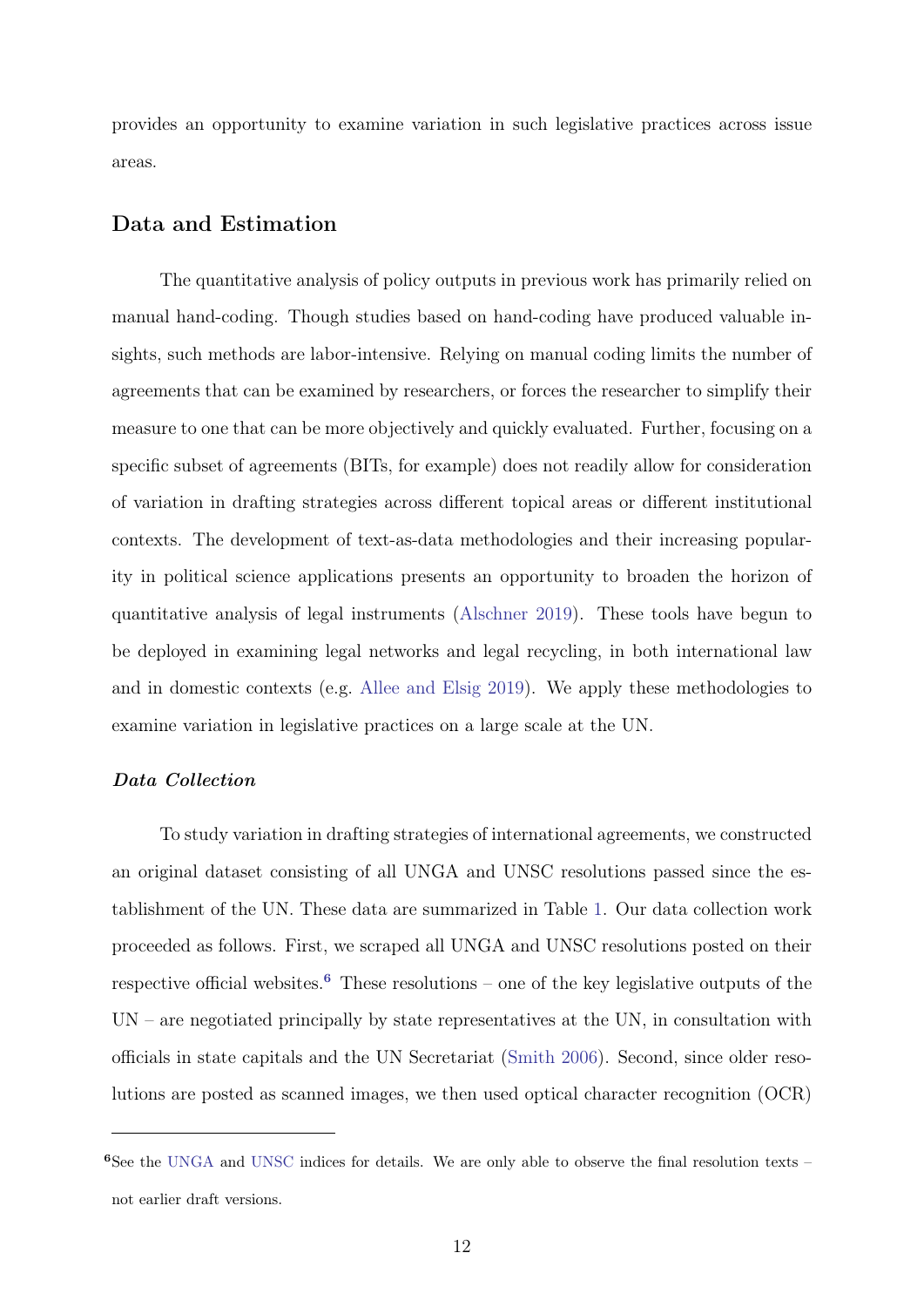software to convert each document into a plain-text format.This process yielded a dataset consisting of 14,993 UNGA resolutions and 2,331 UNSC resolutions, spanning the time period from 1946-2018, which significantly extends the time period covered by previous studies (e.g. [Finke](#page-29-4) [2021\)](#page-29-4) and allows for the first comparison of UNGA and UNSC activity.

As shown in Figure [1,](#page-14-0) resolution formats changed substantially over time, ranging from single-column formats with one document per page, to multi-column formats with multiple documents per page, to multi-column formats with parallel French/English text. To address this challenge, we used a series of period-specific regular expressions to remove extraneous text and isolate the actual resolution from the image on each page.[7](#page-13-0)

#### Feature Extraction

To study patterns of drafting strategies in this dataset, we extracted three types of features from each document. First, we extracted all citations to other UNGA and UNSC resolutions from each text.<sup>[8](#page-13-1)</sup> As we describe in earlier sections, citations to precedent represent observable evidence of relationships and patterns of influence among the documents that comprise our corpus. Like other elements of document style, resolution formats and citation patterns changed substantially over the time period covered by our corpus (for example, see Figure [1\)](#page-14-0). As a result, we again used a series of period-specific regular expressions to extract citations from each text. We then cross-referenced this list of extracted citations against a master database of resolutions for each point in time, and eliminated all false positive results. We also removed all self-citations. This process left us with a database of 114,943 citations from the UNGA, and 17,938 citations from the UNSC.

Second, using a structural topic model [\(Roberts et al.](#page-32-9) [2014\)](#page-32-9), we extracted topic proportion vectors for each document in our corpus. Unfortunately, the UN does not provide consistent content labels for UNGA or UNSC resolutions across time. As a result,

<span id="page-13-0"></span><sup>7</sup>For example, translation notes, headers and footers, parallel translation text, procedural language, or trailing language from other resolutions or documents.

<span id="page-13-1"></span><sup>8</sup>A small number of citations refer to other UN bodies such as ECOSOC, which we exclude.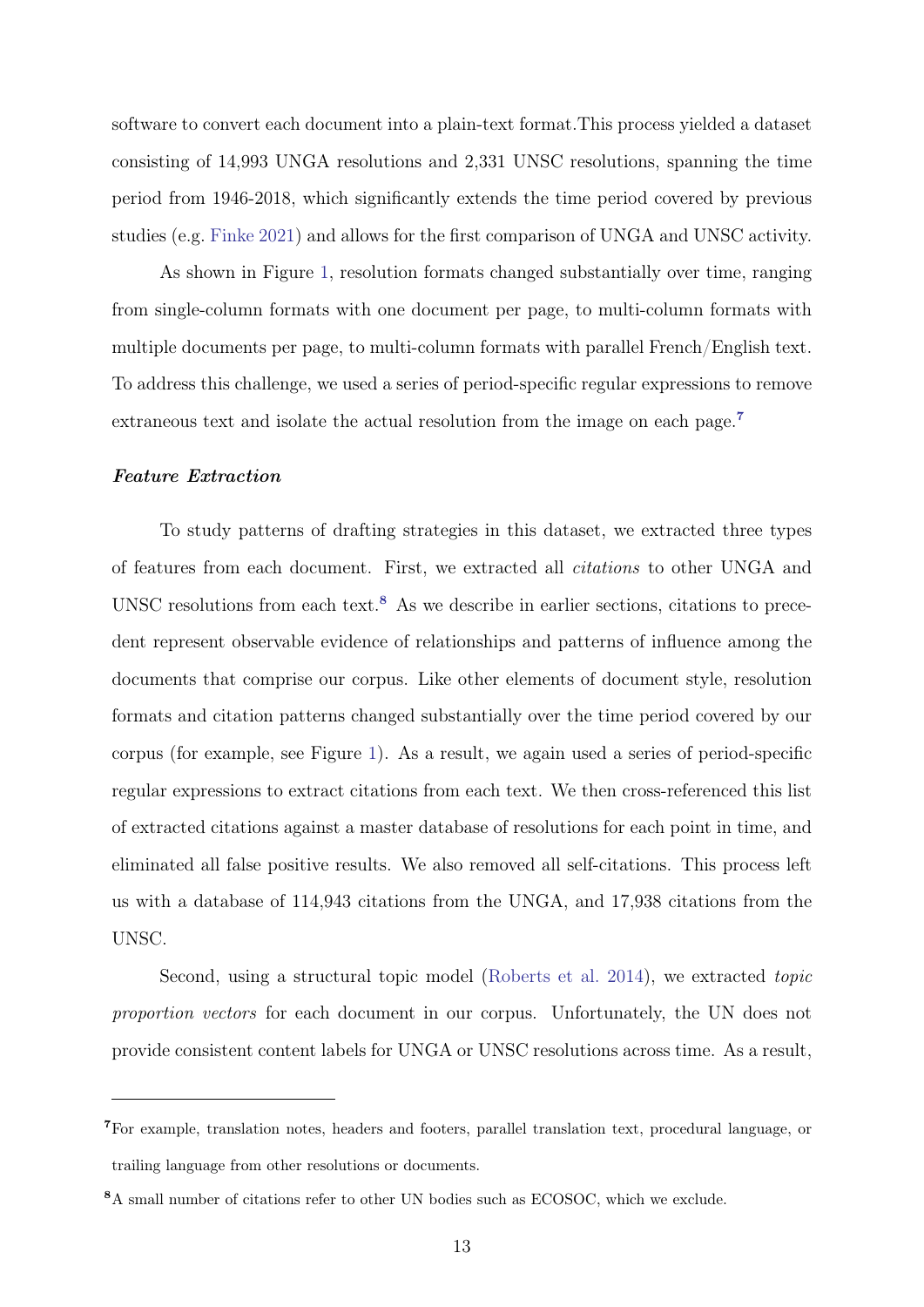## <span id="page-14-0"></span>Figure 1: Examples of changing resolution formats in the UNGA.

dopted on the reports of the Fourth Com-

**Resolutions adopted on the rep**<br>and at the creation by the administering Powers<br>tary bases and installations in contravernion of<br>evant resolutions of the General Assembly.<br>Coring the refusal of some administering Powers<br>w

iese Terriories, situations require the continued and the desistance of the United Nations in and the assistance of the United Nations is embedded in the Clareter of the Nations and in the Delactar of the Nations and in t

on and economic conditions concerning some of<br> $A$ phyposes the chapters of the report of the Special<br>difference the chapters of the report of the Special<br>difference to Colonial Countries and Peoples<br>reaction of the Declara

Territories;<br>Reaffirms the inalienable right of the peoples of<br>Territories to self-determination and independ-

Calls upon the administering Powers to implement<br>ut delay the relevant resolutions of the General

onut delay the relevant resolutions of the General<br>number of the streament resolutions of the General<br> $R$ . Relications that the matrix and the relationship and the partial or total disreption of the national unity<br>respect

1500th plenary meeting,<br>20 December 1966.

(XXI). Information from Non-Self-Governing Territories transmitted under Article 73 e of the Charter of the United Nations  $2233$ 

For e or the Charter of the United National<br>General Assembly,<br>alling its resolution (1970 (XVIII) of 16 December 2016), in which it requested the Special Committe (XVIII) of 16 Decem-<br>the Special Committee<br>the Implementation of<br>the of Independence to<br>s to study the informa-<br>y-General in accordance United Nations<br>
examining the<br>
intation of the

Jution 2109 (XX) of 21 Decem-<br>pproved the procedures adopted<br>ce for the discharge of the func-

pear or now real to it under resolution  $\frac{1970}{12111}$ .<br>
This can tracted to it under resolution  $\frac{1970}{121111}$ .<br>
and requested the Committee to outline to discharge the<br>
Horizon in accordance with the said procedure

**Electron** also crassmoot the report of the Secretary-<br>
Ferrical crisis information,<sup>34</sup><br>
Correlation this information,<sup>34</sup><br>
L. Approves the chapter of the frequencies of the proposition of the Secretary<br>
Committee on the

tional development;<br>
4. Requests the Special Committee to continue<br>
discharge the functions entrusted to it under General<br>
Assembly resolution 1970 (XVIII) in accordance wi<br>
the procedures referred to above.

above.<br>1500th plenary meeting,<br>20 December 1966.

## 2234 (XXI). Offers by Member States of study<br>and training facilities for inhabitants of<br>Non-Self-Governing Territories

Non-Self-Governing Territories<br>The General Assembly,<br>Recalling its resolution 2110 (XX) of 21 December<br>1965,

1965,<br> *Having examined* the report of the Secretary-General<br> *Having examined* the report of the Secretary-General<br>
on offers by Member States of study and training facili-<br>
under General Assembly resolution 845 (IX) of 2

vember 1954,<sup>34</sup><br>
2. *Urales note of the report of the Secretary-General;<br>
2. <i>Urges Member States to continue to offer scholar-*<br>
ships to the inhabitants of the Non-Self-Governing<br>
Territories:

Territories:<br>  $\lambda$ . Requests Member States to facilitate the travel of students from Non-Self-Governing Territories seeking<br>
to avail themselves of the educational opportunities<br>
which are offered to them;<br>
consider the M



**Fifty-ninth session**<br>Agenda item  $79$ 

Resolution adopted by the General Assembly on 10 December 2004

 $[on the report of the Special Political and Decolonization Committee (Fourth Committee)  $(A/59/474)]$$ 

59/127. Information from Non-Self-Governing Territories<br>transmitted under Article 73  $e$  of the Charter<br>of the United Nations

The General Assembly,

**Procedure 21 and 2000** COVIII) of 16 December 1963, in which it<br>Recalling its resolution 1970 (XVIII) of 16 December 1963, in which it<br>the Special Committee on the Simution with regard to the Implementation<br>the the Decla A.IL

The Decading also<br>the Second State is resolution 58/102 of 9 December 2003, in which it requested<br>the Special Committee to continue to discharge the functions entrusted to it under<br>resolution 1970 (XVIII),

resources *Structure 19* to the magnetation of the structure of timely transmission by the administering Poor adequate information under  $\overline{\text{Article 73 e of the Charter}}$  in particular in relation the preparation by the Secretariat of t

#### Having examined the report of the Secretary-General,<sup>1</sup>

**Example 20.1** and the strength of the strength of the strength of the strength itself that a Non-Self-Governing Territory has attained a full measure of self-Governing Territory has attained a full measure of the United

2. Requests the administering Powers concerned to transmit or continue to transmit to the Secretary-General the information prescribed in Article 73 e of the Charter, as well as the fullest possible information on politic

 $\frac{1}{1}$ A/59/71.

04-48388

Note: Sample resolutions from the UNGA, from 1966 and 2005. Alightments are highlighted in

yellow/light shading, while citations are highlighted in blue/dark shading.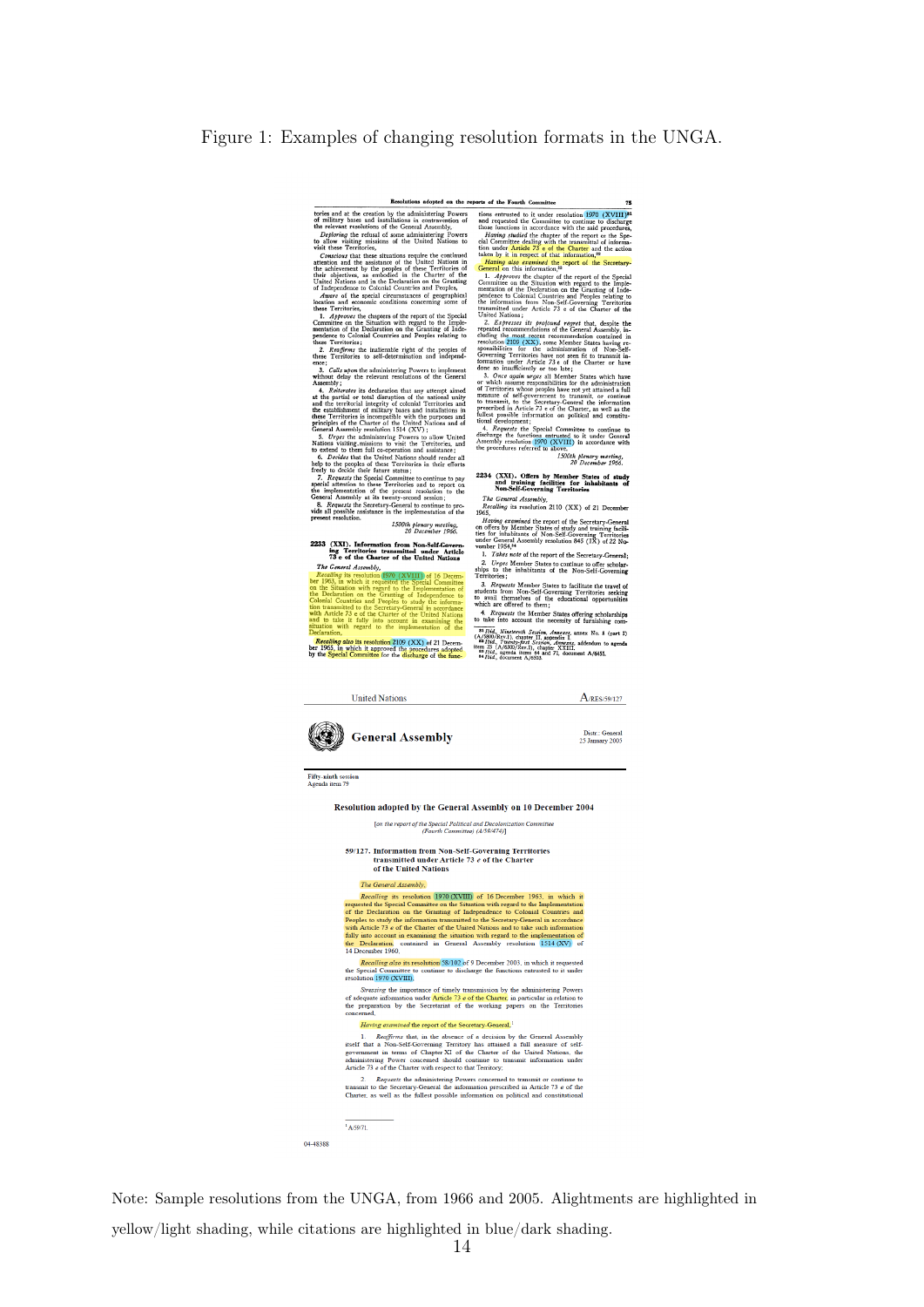we fit a topic model to the combined UNGA/UNSC resolution corpus to summarize the broad themes present in our dataset.[9](#page-15-0) To label the topics produced by our model, we read the top ten highest-probability words and the top twenty documents with the largest proportion of their content assigned to that topic and inductively constructed topic labels. We then extracted the topic label associated with the highest-probability topic for each document, which we used as the primary content label for each document in our corpus. Encouragingly, for 92.5% of citation pairs in our dataset, the topic label of the resolution matched the modal topic label for the resolutions cited by that document. Since these citations were not part of the input data for the topic model we fit, this results suggests that the topic model we estimate is identifying similar topics to those identified by the citations we extract. In the subsequent analysis, we normalize the number of citations in each topic area by the number of resolutions in the topic area to better capture the rate of citation within resolutions independent of the number of resolutions adopted.[10](#page-15-1)

Finally, we identified instances of *text recycling* in our corpus. Text recycling provides us a quantitative measure of how similar two resolutions are to each other, which will allow us to hold this constant when examining the effects of citations. To identify instances of text recycling, we broadly follow the strategy employed by [Linder et al.](#page-30-0) [\(2020\)](#page-30-0). First, using the topic proportion vectors we extracted previously, we calculated pairwise Hellinger similarity values between the topic proportion vectors for each unique pair of documents. For each document, we identified the documents with the top 500 similarity values, and extracted maximally-aligned sequences of text – and corresponding alignment

<span id="page-15-0"></span><sup>&</sup>lt;sup>9</sup>After testing several specifications to maximize semantic coherence and exclusivity, as well as manually evaluating the performance of the different models, we select a specification with 50 topics. We employ a spectral initialization and a 10 iteration burn-in period. Prevalence and content of topics are allowed to vary nonlinearly over time, which is critical given that topics on the UN agenda change in prevalence over time (for example, climate change gains in prevalence over time, while colonial conflicts decline).

<span id="page-15-1"></span><sup>&</sup>lt;sup>10</sup>In the Appendix (pg. 1-7), we show the number of resolutions, citations, alignment, topic proportion, and age of each topic, where age is measured as the first year a resolution on the topic is adopted by either chamber.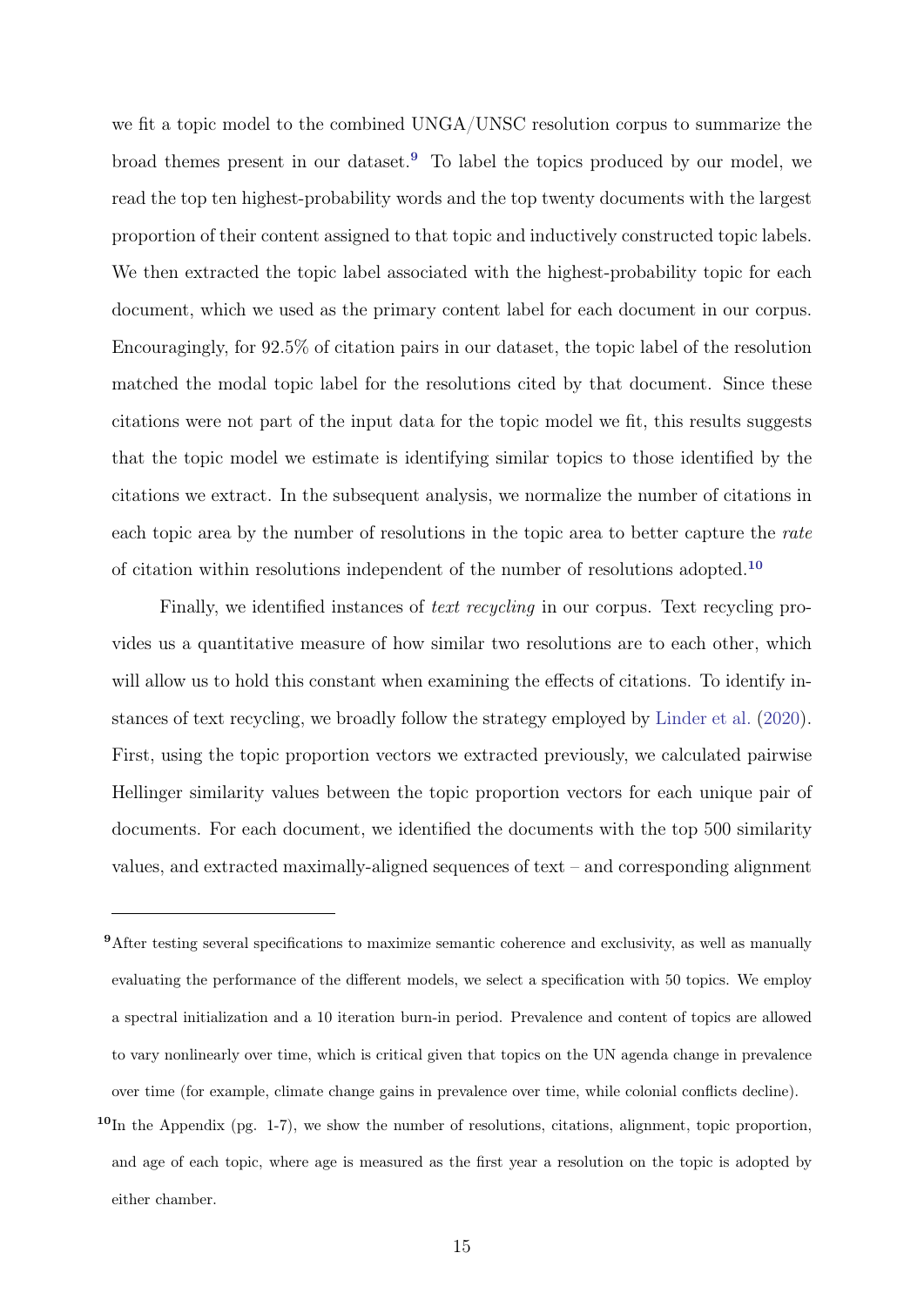scores – using the Smith-Waterman alignment (SWAlign) algorithm.<sup>[11](#page-16-0)</sup> SWAlign is a sequence alignment algorithm that allows users to identify sequences of shared elements in an ordered list, with user-defined tolerances for gaps or mismatches.<sup>[12](#page-16-1)</sup> Finally, we calculate an adjusted alignment score by weighting each alignment score by the distinctiveness of the tokens contained in each alignment, in order to downweight common, "boilerplate" recycling [\(Wilkerson, Smith, and Stramp](#page-32-1) [2015\)](#page-32-1). Alignment scores by each chamber can be seen in Table [1,](#page-18-0) and topic level alignment scores can be seen in the Appendix (pg.  $(4.)^{13}$  $(4.)^{13}$  $(4.)^{13}$ 

## Results

## Topical Patterns

Figure [2](#page-18-1) shows the rate of citation and alignment grouped by the topic area of the more recent resolution. As this plot suggests, rates of citation vary substantially by topic area. Specifically, we can see that topics on security-related matters – including matters such as 'occupation,' 'conflict africa1,' 'israel,' 'peacekeeping,' and 'peacekeeping\_elections' – tend to be characterized by higher rates of citation than other topic areas, as we expected in [Hypothesis 3.](#page-11-1) Procedural matters, incuding topics such as 'courts\_law,' 'un\_membership,' 'tribunals,' and 'procedure,' tend to be lowest in citation. This finding hints at the utility of our citation measure: patterns in legislative practice may be obscured by examination of counts of resolutions alone, which are passed

<span id="page-16-0"></span><sup>11</sup>SWAlign differs from standard plagiarism detection approaches in two respects. First, SWAlign is more scalable than standard plagiarism detection approaches, which is important for larger corpora. Second, due to the scoring mechanism used by the algorithm, SWAlign allows for adaptively-sized gaps and editing differences between texts.

<span id="page-16-1"></span><sup>&</sup>lt;sup>12</sup>Specifically, we find the optimal local alignment for each document, with alignment parameter set to  $2$ and mismatch/gap parameters set to -1.

<span id="page-16-2"></span><sup>13</sup>While [Panke](#page-31-10) [\(2014\)](#page-31-10) considers repetition of UNGA resolutions, our text-based approach provides greater nuance in examining patterns of qualitative repetition at scale.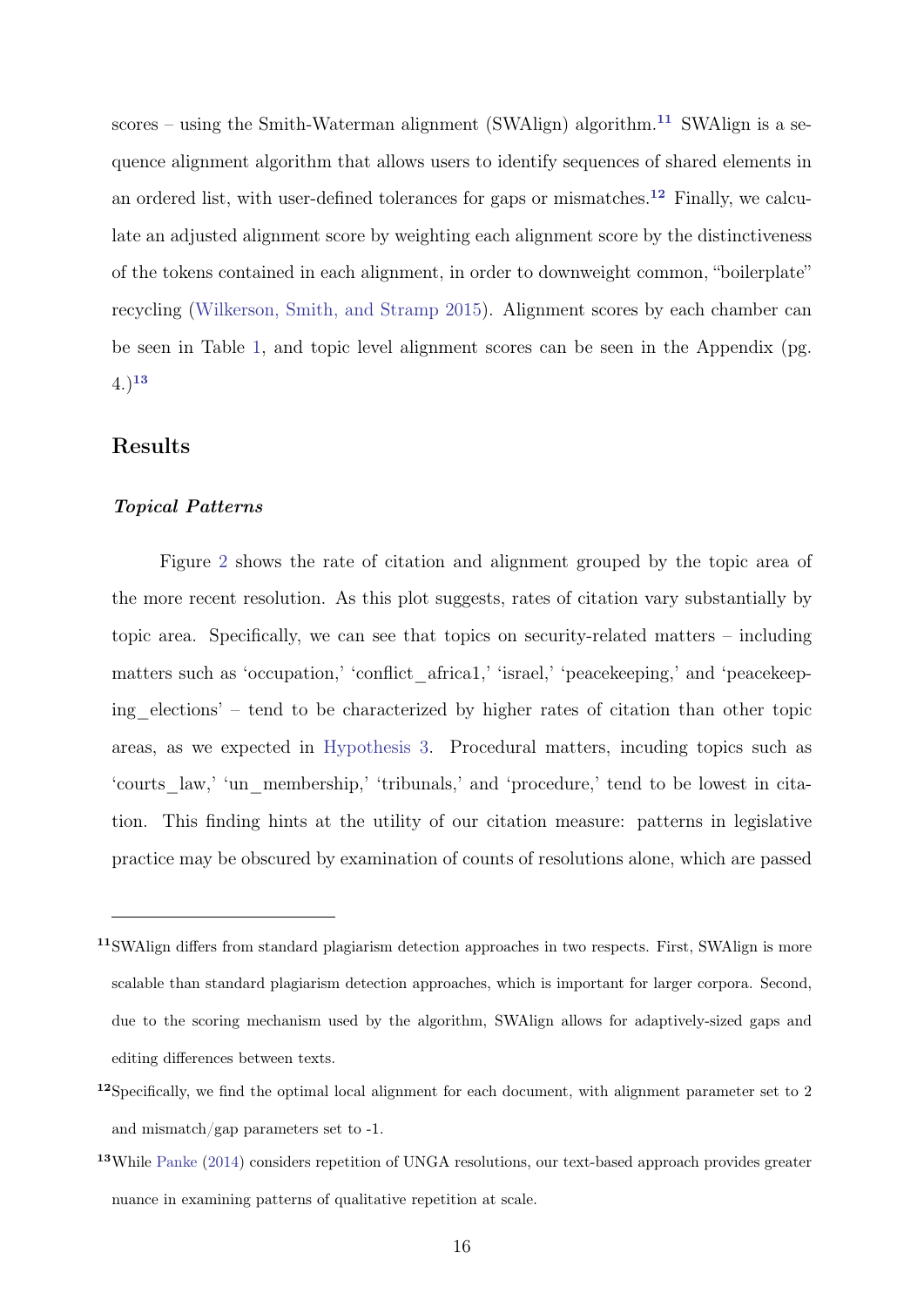with roughly constant frequency across different issue areas over time.<sup>[14](#page-17-0)</sup>

Our topic labels also allow us to characterize agenda dynamics more broadly across the main bodies of the UN. For each chamber and each topic, we counted the number of resolutions from that chamber whose highest-probability topic label matched the given topic. We then calculated a normalized informational entropy value for these chambertopic count values.[15](#page-17-1) Informational entropy is a standard measure of dispersion for discrete probability distributions, which ranges from 0 (least dispersed) to 1 (most dispersed) [\(Boydstun, Bevan, and Thomas III](#page-28-8) [2014;](#page-28-8) [Shaffer](#page-32-10) [2017\)](#page-32-10).

We observe an informational entropy value of 0.95 for UNGA resolutions, compared with an informational entropy value of 0.75 for UNSC resolutions. Since informational entropy is on a non-linear scale, interpreting the difference between these values is difficult. One way to ease interpretation is to use the "effective topics" transformation, which represents the number of equiprobable topics needed to produce a given entropy value [\(Shaffer](#page-32-10) [2017\)](#page-32-10).<sup>[16](#page-17-2)</sup> For the UNGA, this transformation returns a value of 41.1, indicating that UNGA resolutions are almost equally split across all topics. By contrast, UNSC resolutions contain 18.8 effective topics, indicating that a topic proportion vector containing approximately half the number of equiprobable topics would produce an equivalent entropy value to the one observed. This pattern aligns with the institutional missions of the two chambers, which mandate the UNSC to focus on a narrower set of security-related topics compared with the UNGA's broader orientation, and suggests that our topic labels are correctly picking up on these different agenda dynamics.

## Chamber Differences

Descriptively, we also find that the chambers are distinct in their citation patterns.[17](#page-17-3) We expected in [Hypothesis 3](#page-11-1) that resolutions on security matters would employ

<span id="page-17-2"></span><sup>15</sup>Normalized informational entropy is defined as  $H(X) = -\frac{1}{\ln(n)} \sum_{i=1}^{n} X_i log(X_i)$ .

<span id="page-17-1"></span><span id="page-17-0"></span><sup>&</sup>lt;sup>14</sup>Trends in the number of resolutions over time are explored in the Appendix (pg. 2-7).

<span id="page-17-3"></span><sup>&</sup>lt;sup>16</sup>Specifically, the "effective topics" for a topic proportion vector of length n with entropy  $\eta$  is  $k = n^{\eta}$ .

<sup>17</sup>One notable similarity in citation patterns across both chambers is an increased rates of citation over time (particularly in the UNGA), as well as increasing numbers of citations included in each resolution.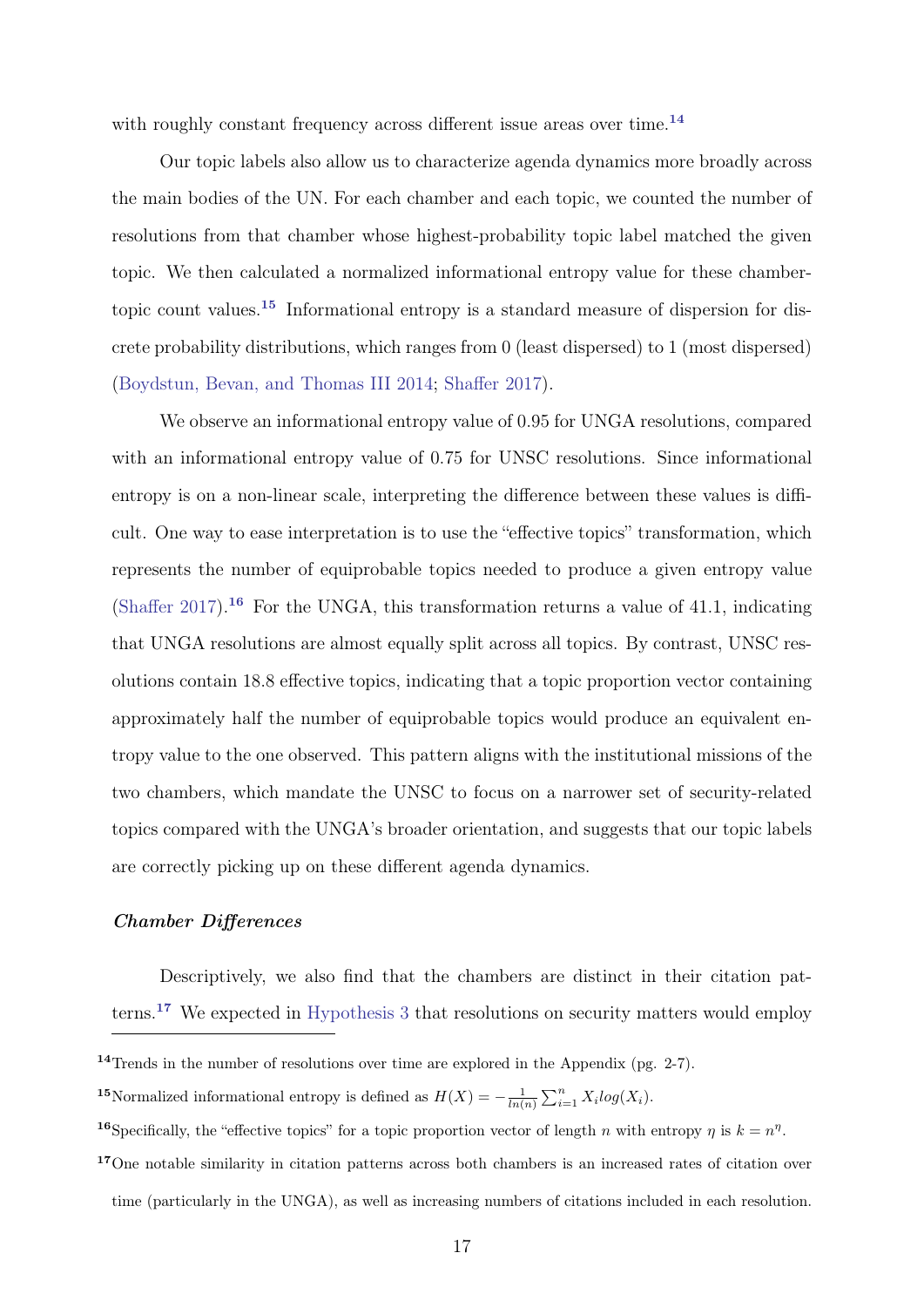<span id="page-18-1"></span>

Figure 2: Recycling and citation by topic area

Note: Topics indicated in red/bold are the ten topics on which the UNSC passes the most resolutions, while those indicated in blue/italics are the ten topics on which the UNGA passes the most resolutions. Normalized citation and alignment at the 99<sup>th</sup> percentile are both rescaled to range 0-1.

<span id="page-18-0"></span>

|             | Number      | Number    | Alignment           |
|-------------|-------------|-----------|---------------------|
|             | Resolutions | Citations | $(97.5$ Percentile) |
| Overall     | 17324       | 132881    |                     |
| <b>UNGA</b> | 14993       | 114943    | 139.61              |
| <b>UNSC</b> | 2331        | 17938     | 60.57               |

Table 1: Key findings by chamber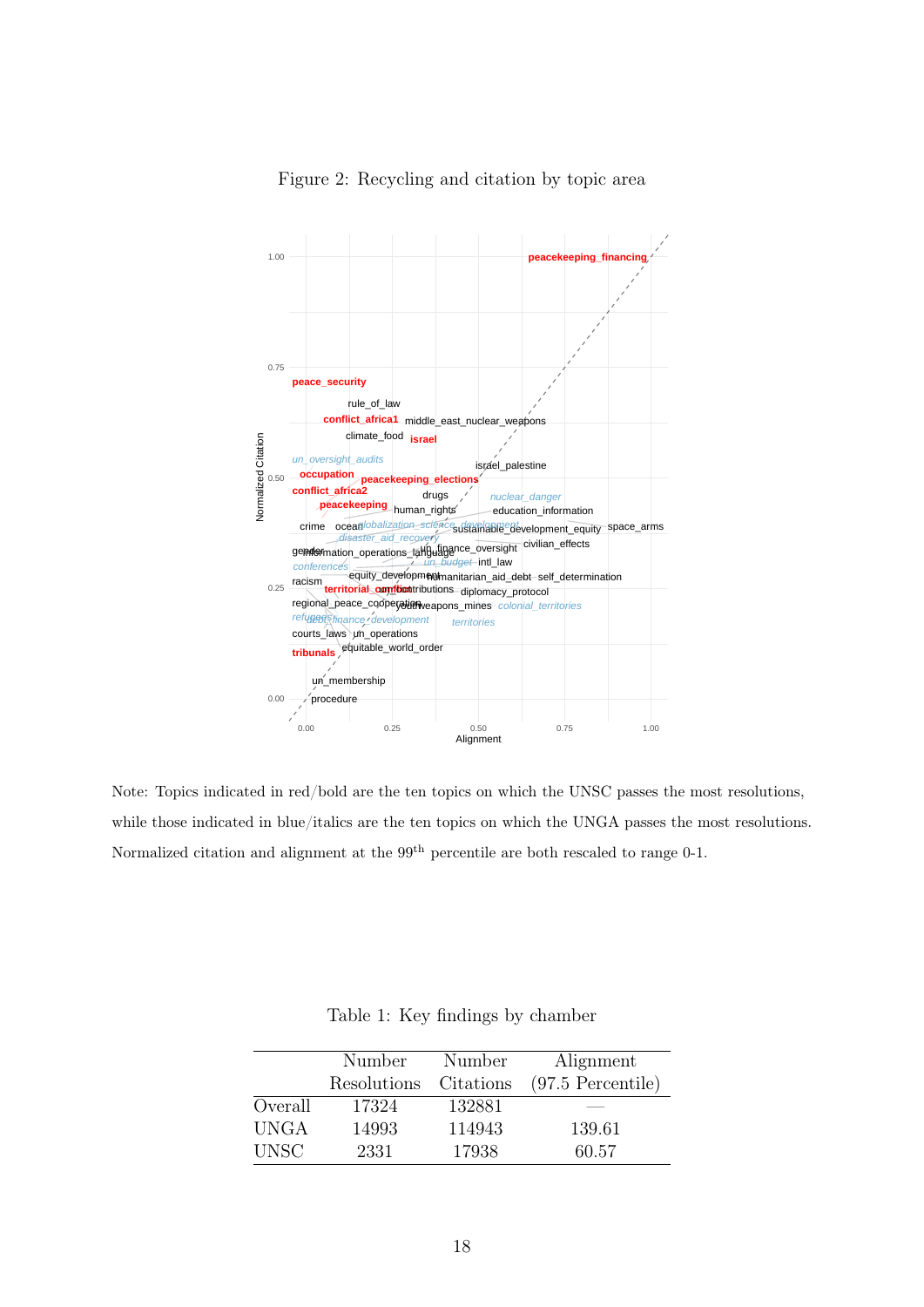more citations than those on other topics, as the legitimizing function of references to previous precedent would be more important for these controversial questions of high politics. We find support for this expectation. As noted above, security-related topics are generally the topics with the highers rate of citation. These topics tend to be 'owned' by the UNSC, by which we mean that they fall within the institutional remit of the UNSC, and are the topics on which the UNSC produces the majority of resolutions.

We did not specifically hypothesize about differential citation practices between the UNGA and the UNSC because these institutions differ not only in the topical remits, but also on many other dimensions such as membership composition, norms, and voting rules. Bearing these differences in mind, we do find that while the UNSC does not employ citation more than the UNGA, either in raw counts or at a per-resolution level (Table [1\)](#page-18-0), the UNSC has employed more *citations per resolution* consistently since  $2001$ .<sup>[18](#page-19-0)</sup> This pattern indicates that while citation rates are generally lower in the UNSC across all measures, citation does in fact appear to be a drafting strategy used by delegates to provide legal cover on salient and controversial issues.

In addition to employing different citation behaviors, we also observe that the UNGA and the UNSC are highly siloed institutions based on their legislative practices. We find that almost all citation occurs within chamber. We calculate a ratio of in-chamber to out-chamber citation, where 1 represents exclusive in-chamber citation and -1 represents exclusive out-chamber citation. For the UNGA, the citation ratio is 0.86, and for the UNSC is 0.98. On average, 95% of a resolution's citations are within-chamber. Noting the overall tendency towards within-chamber citation, there is substantial variation in cross-chamber citation and recycling across topic area. For example, on the topic of "israel", just  $70\%$  of the average resolution's citations are within-chamber.<sup>[19](#page-19-1)</sup>

Intuitively, this pattern makes sense, as the universe of precedents and thus material to cite increases over time. See the Appendix for more details (pg. 1-7.)

<span id="page-19-1"></span><span id="page-19-0"></span><sup>18</sup>Citation patterns for each chamber over time can be seen in the Appendix (pg. 1-7).

 $19$ In the Appendix, we show variation in cross-chamber involvement on different topics over time (pg. 6-7).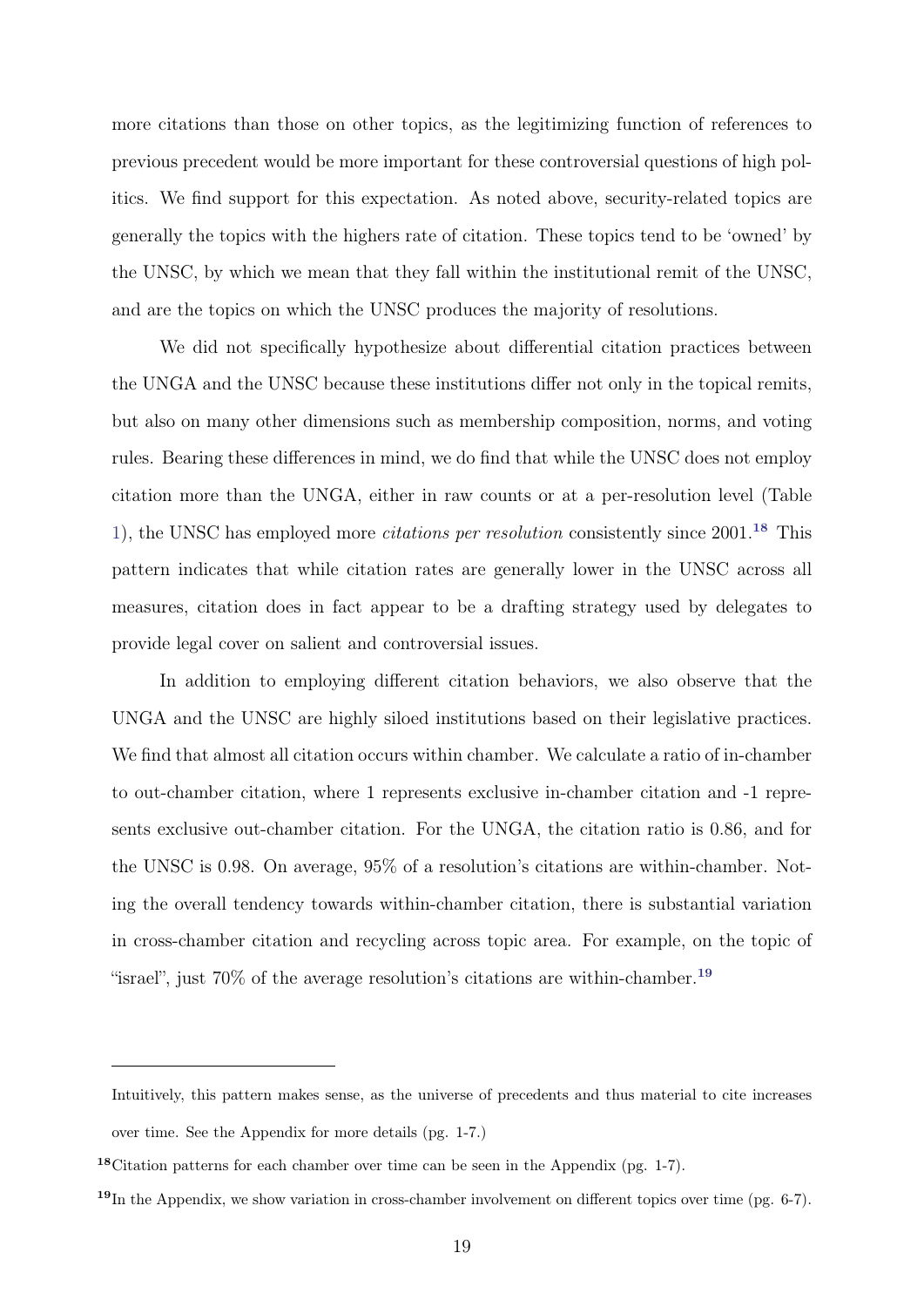## Citation, Sponsorship, and Voting

#### Descriptive Evidence

While our measures of citation are useful to illustrate differences in drafting strategies across topical areas and the main chambers of the UN, we can more importantly use them to illustrate that the *content* of international law – in this case, UN resolutions – affects states' likelihood of supporting these agreements. Specifically, we suggest and find evidence that citations can be a strategic tool to obtain support for a resolution.

As in most legislative contexts, sponsorship and voting decisions in the UN are strategic. Sponsorship and voting choices require countries to expend effort evaluating resolution content and consequences, and can represent a costly position-taking signal to peer nations (e.g. [Charnysh, Lloyd, and Simmons](#page-29-5) [2015\)](#page-29-5).[20](#page-20-0) Across our dataset, the average country sponsors 20% of the resolutions in a given year, which suggests that countries are indeed selective with their sponsorship choices.<sup>[21](#page-20-1)</sup> However, sponsoring and voting for resolutions also allows countries to credit-claim and position themselves as constructive members of the UN, which can be useful when running for elected positions, such as agency heads or rotating seats on the UNSC.

Noting these incentives and constraints, we hypothesized that countries should be more likely to support resolutions that cite resolutions previously cited by that country [\(Hypothesis 1\)](#page-9-0), and that a similar relationship should hold for resolutions that cite resolutions previously sponsored by that country's ally [\(Hypothesis 2\)](#page-10-0). We proposed to examine support with two behavioral measures: sponsorship and voting. Here, we focus on voting practices; our analysis of sponsorship patterns – the results of which are in line with our hypotheses – can be found in the Appendix (pg. 7-9).

To test our proposed mechanisms, we compare the relationship between citation and voting among UNGA resolutions with similar content. This approach allows us to

<span id="page-20-1"></span><span id="page-20-0"></span><sup>20</sup>See previous sections for a fuller discussion of political incentives for sponsorship.

<sup>&</sup>lt;sup>21</sup>Sponsorship data are obtained through the [UNGA Digital Library](https://digitallibrary.un.org/) and cover the period from 2000 onwards. See the Appendix (pg. 8-10) for fuller discussion.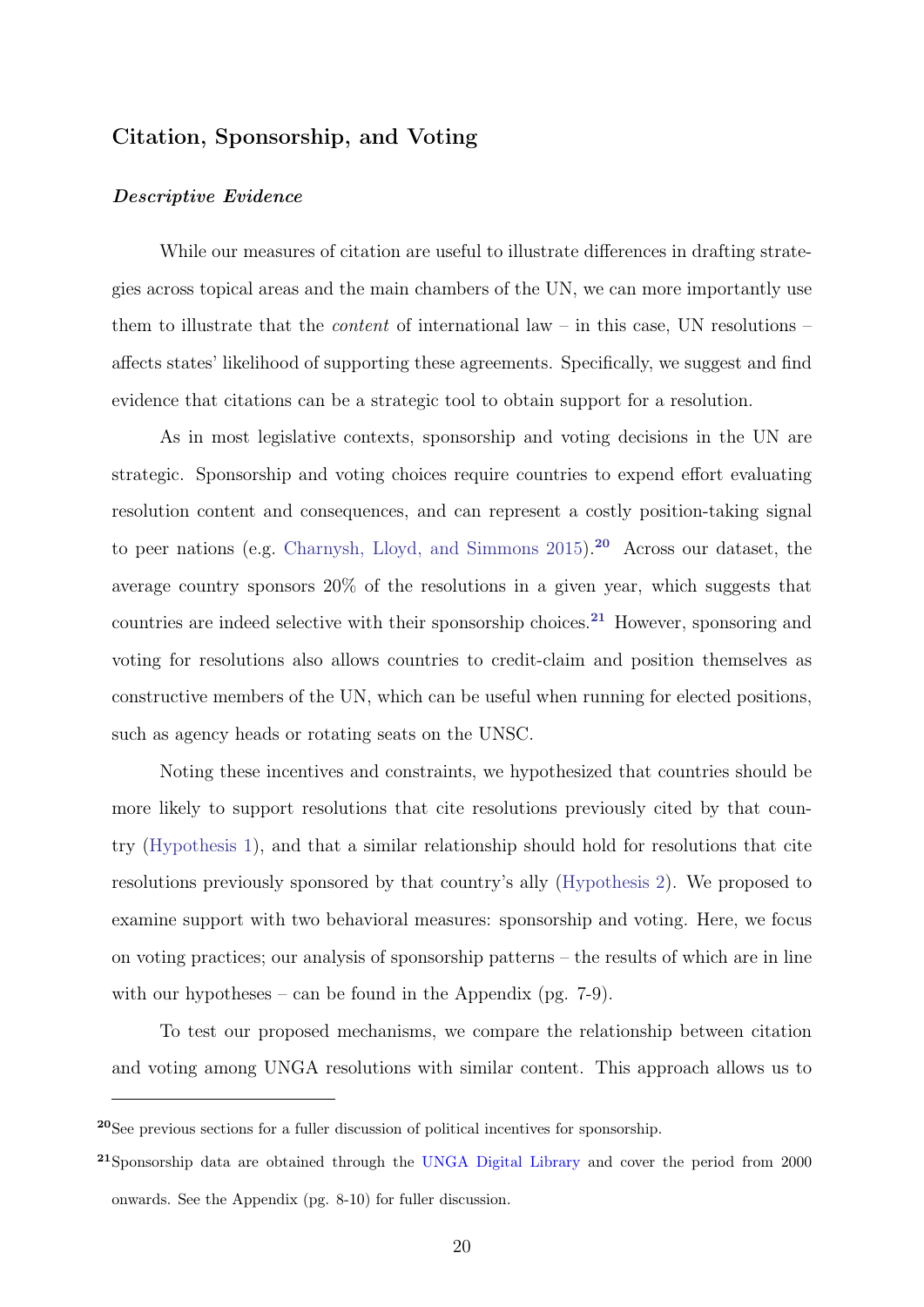hold the institutional context and language of the resolution constant while we vary the number of citations included in the text. Specifically, we first collect all pairs of resolutions with Smith-Waterman scores above a pre-specified cutoff.<sup>[22](#page-21-0)</sup> For all such pairs, we then calculate a difference in the number of citations and proportion of yes votes among pair members. We then regress our citation difference measure on our voting measure, with fixed effects for the year of each resolution in the dataset. This design allows us to measure the relationship between citation and voting while keeping the text of the resolutions approximately constant.

As shown in Figure [4,](#page-23-0) our results support our expectations. For document pairs with similarity values of approximately 0.8-0.9, documents with more citations are significantly more likely to receive additional positive votes. Document pairs with similarity scores above 0.9 are rarer, which limits explanatory power. However, coefficient estimates at essentially all similarity cutoffs are positive, and coefficient estimates above 0.95 - where we are most able to hold the text of the resolutions in question constant - are positive and substantively significant. In this range, we estimate that adding an additional citation to a document in the modern UN would yield approximately one additional "yes" vote. $^\mathrm{23}$  $^\mathrm{23}$  $^\mathrm{23}$ 

While we have demonstrated the validity of our claim that citation affects support for resolutions generally – holding the text of the resolution roughly constant – we seek to specifically demonstrate that this relationship is driven by the political dynamics we lay out in [Hypothesis 1](#page-9-0) and [Hypothesis 2,](#page-10-0) namely, that countries are expected to be more likely to vote in favor of resolutions that cite resolutions it – or its allies – have previously sponsored. We calculate the following statistic:

<span id="page-21-0"></span><sup>&</sup>lt;sup>22</sup>The maximum Smith-Waterman alignment score for documents A and B and per-token match score of 2 is  $2 * len(A) * len(B)$ . For all document pairs, we normalize all documents by this maximum score, and retain documents that are above the pre-specified cutoff. We vary this cutoff in Figure [4](#page-23-0) for robustness. <sup>23</sup>We show in the Appendix (pg. 10-11) that these results do not depend on the number of total citations

<span id="page-21-1"></span>in the resolution pairs.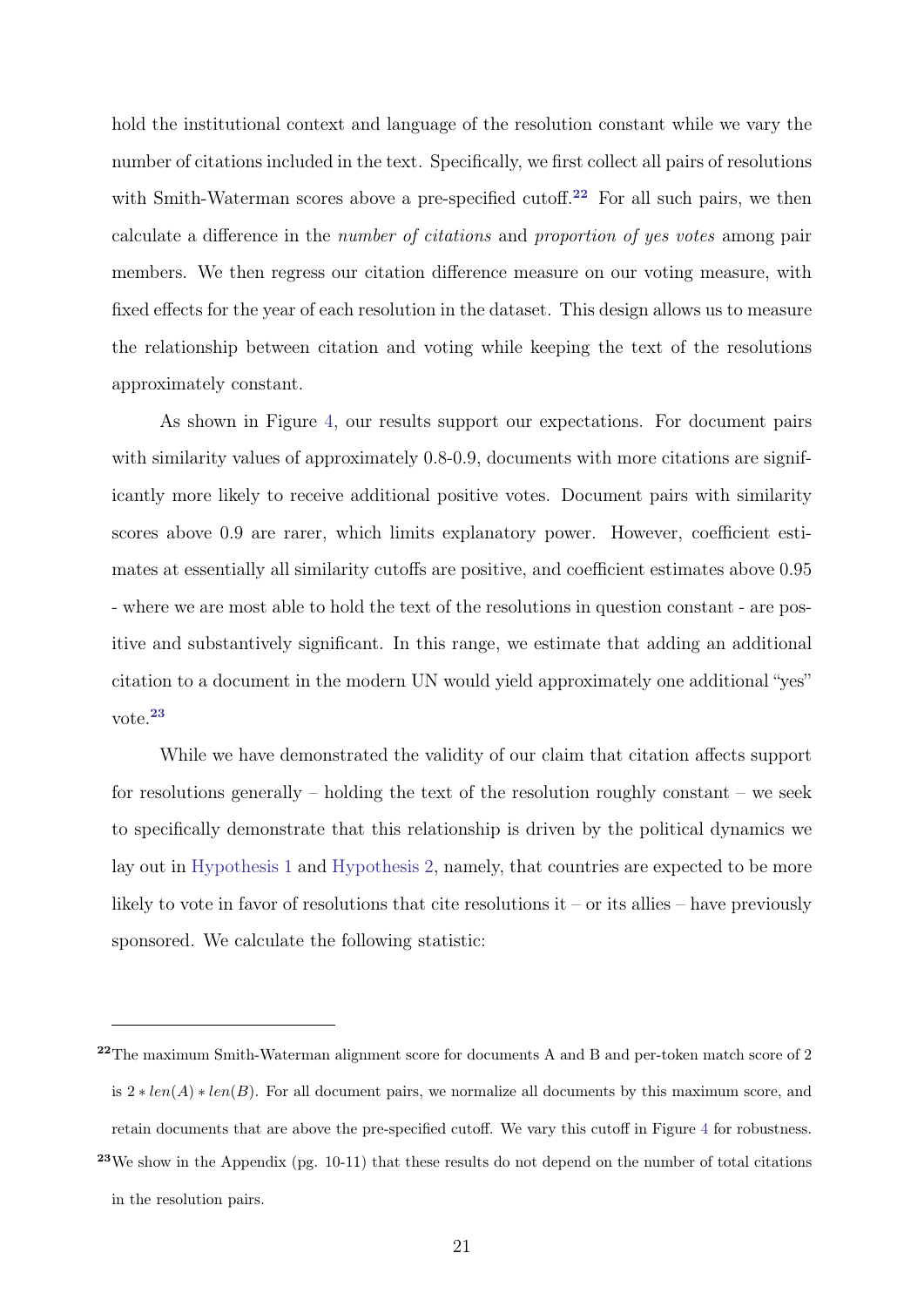$$
S_t = \frac{1}{n_t} \sum_{i}^{n_t} \frac{N_{(i,t)}(support, cite)}{N_{(i,t)}(vote)} - \frac{N_{(i,t)}(\sim vote, cite)}{N_{(i,t)}(\sim vote)} \tag{1}
$$

 $S_{i,t}$  represents the average difference in country i's voting rate in year t for resolutions that cite resolutions that country previously voted for compared with those that do not. We then average this statistic average across countries and years. This statistic therefore represents the difference in country  $i$ 's citation rate for resolutions that  $i$  voted for versus those it did not, averaged across year  $t$ . Our results align with our hypothesis: countries are approximately 50-75 percentage points more likely to vote for resolutions that cite resolutions that country had previously voted for, compared with those that do not (see Figure [3,](#page-23-1) left panel).

We conduct a similar comparison of ally citation and voting patterns. Specifically, we calculate:

$$
A_t = \frac{1}{|S_{(i,t)}|} \sum_{j \in S_{(i,t)}} (ally\%)_{(i,j)}
$$
\n(2)

Where  $S_{(i,t)}$  is the set of resolutions voted for by country i in year t, and  $(ally\%)_{(i,j)}$  is the average yes-vote percentage for i's allies in resolutions cited by resolution j.  $A_{(i,t)}$ therefore represents the average proportion of a country's allies voted for resolutions cited in  $S_{i,t}$ . We calculate the corresponding statistic ~  $S_{i,t}$ . Once again, we find support for our theoretical predictions: in Figure [3](#page-23-1) (right panel) we show that resolutions a country votes for ('supported') are more likely to cite resolutions favored by a higher proportion of that country's allies compared with those resolutions that a country does not vote for ('not supported').

Of course, since UN negotiators likely select citations carefully, we should not expect that adding a random citation would have a large and positive effect on voting outcomes. Rather, the results of this section suggest that UN negotiators may be able to *strategically* identify citations that will cause countries to vote in favor of a proposed resolution. Understanding this selection mechanism is outside the scope of this paper but represents a direction for future research.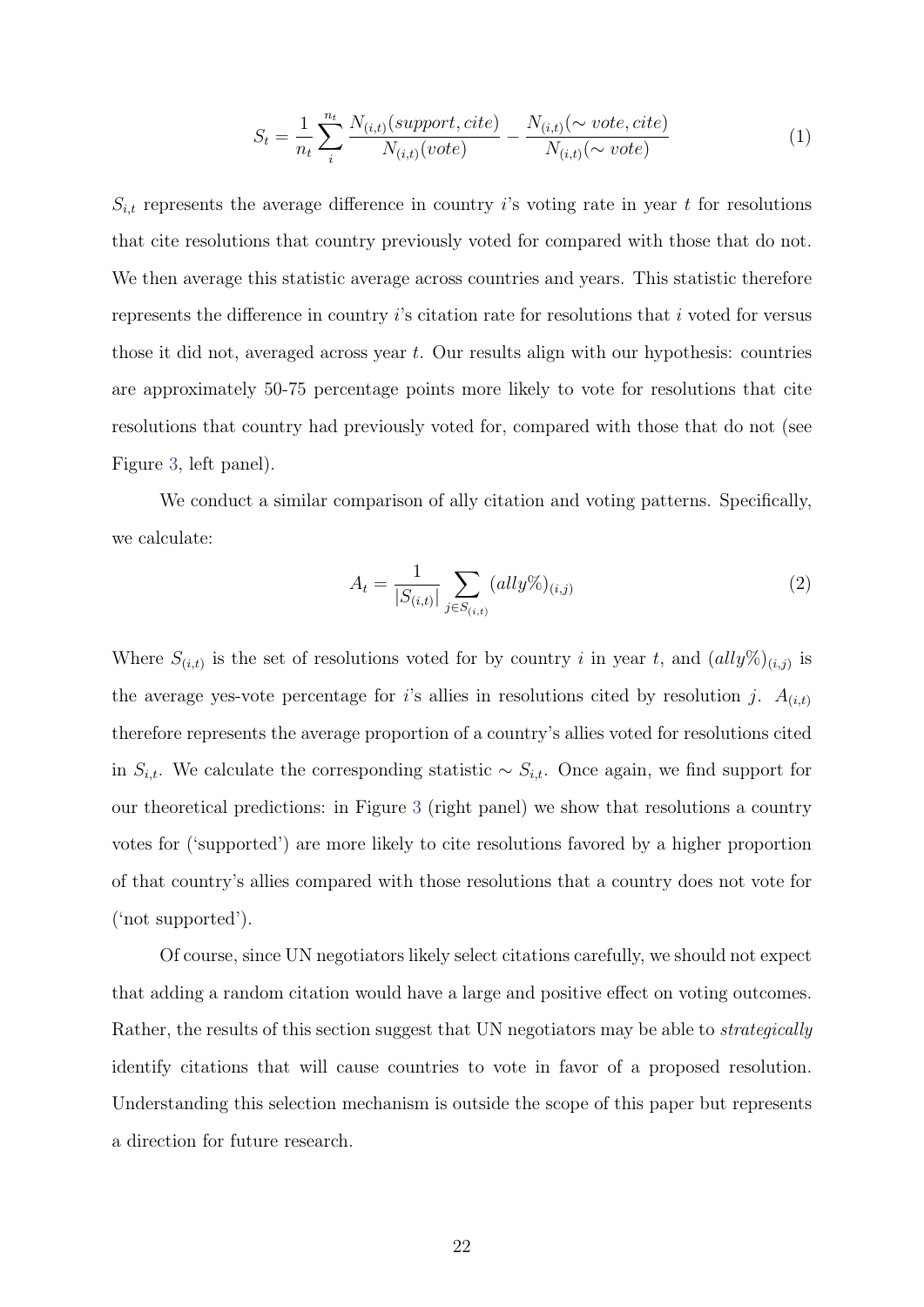Figure 3: Political dynamics of citation and resolution support

<span id="page-23-1"></span>

Note: Difference in voting proportions among resolutions where the state is cited vs. not-cited (left panel) and differences in ally voting proportions, among resolutions that the state votes for ('supported') vs. does not vote for ('non-supported') (right panel)

<span id="page-23-0"></span>



Note: OLS linear regression model. The dependent variable is the difference in proportion of yes votes between pairs of highly-aligned resolutions. The key predictor variable is the difference in the number of citations for each resolution. Each point represents a model fit with all pairs with similarity scores above a given cutoff. Fixed effects included for the year of each resolution in the pair.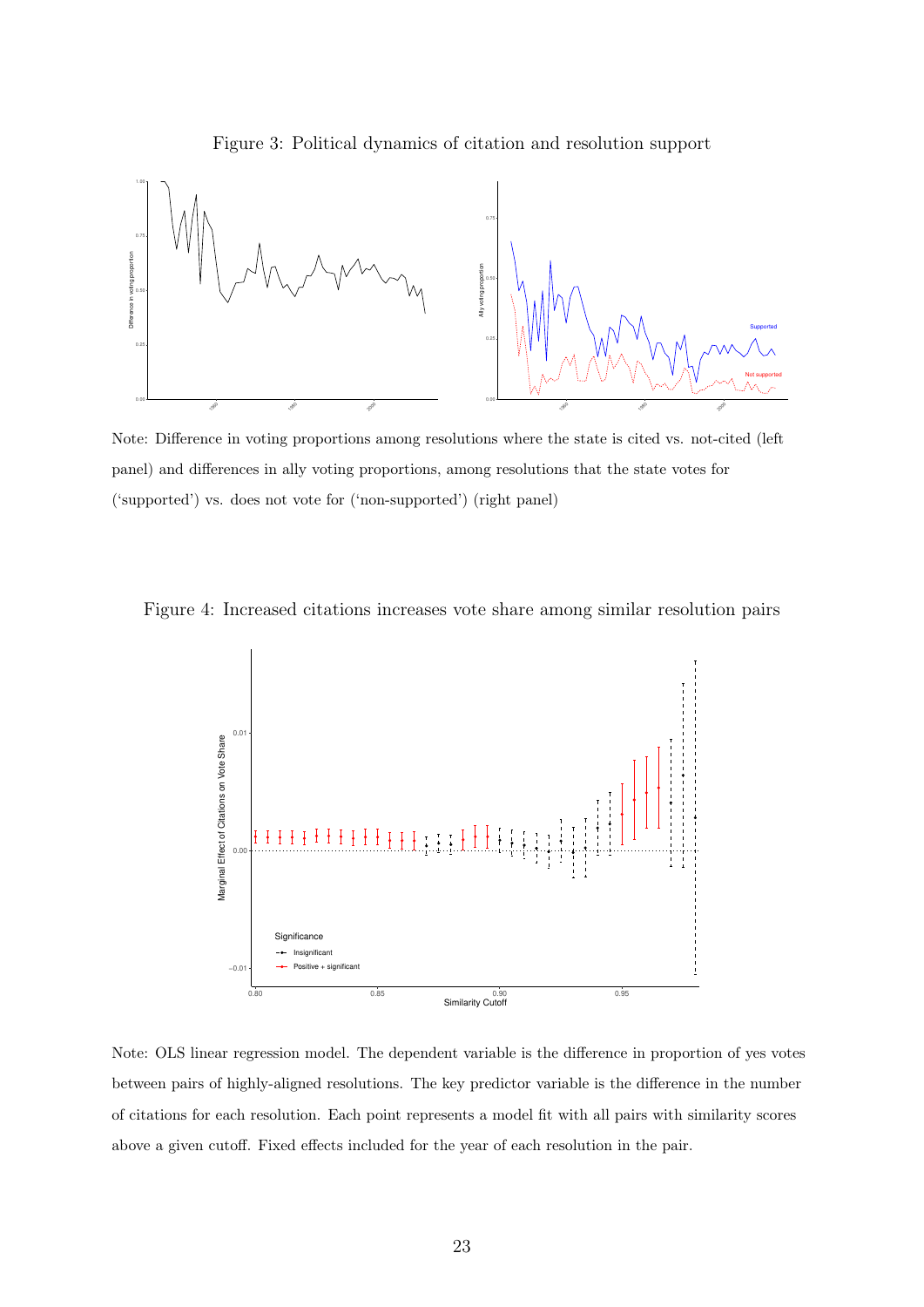## Aid as an Alternative Explanation

As we discussed previously, one prominent alternative explanation for vote choice in the UNGA is aid receipt. Plausibly, smaller states may sell their votes in exchange for material rewards from larger states, expressed through foreign aid flows. Under this scenario, we would expect states to vote in alignment with large donors. By contrast, we would expect citations and resolution content to have a limited relationship with vote choice, since we should not expect states pursue a coherent, consistent foreign policy or to pay attention to the resolutions cited in a resolution text. We leverage a regression framework to test this alternative explanation against our proposed theory that the citation practices increase a state's likelihood of supporting a resolution.

To test this possibility, we focus on the case of US foreign aid. Though foreign aid from other countries may affect voting behavior, since the US is the largest foreign aid donor US aid flows represent the strongest test case for the alternative explanation we posit.<sup>[24](#page-24-0)</sup> In particular, we focus on resolutions on which the US voted *yes*, and ignore resolutions on which the US abstained or voted no. Though restrictive, this choice focuses our attention on resolutions on which the US expressed a clear, affirmative position, which provides a still stronger test of the alternative scenario we posit.

Our dependent variable in this comparison is the percentage of resolutions on which a given country voted yes in a given year. Since we restrict our attention to the set of resolutions on which the US voted, yes, this comparison is equivalent the percentage of cases on which a given country voted in the same way as the United States in a given year. Our key predictor variable is the proportion of resolutions in the same year that cite another resolution (from any prior year) on which a given country voted yes. This variable captures the extent to which the relevant set of resolutions cite other resolutions that the country under consideration has previously supported. Our key alternative variable is the

<span id="page-24-0"></span><sup>&</sup>lt;sup>24</sup>This choice also mirrors the substantive focus of the foreign aid literature, which has also found that only US foreign aid – not other G7 countries – influenced voting behavior [\(Dreher, Nunnenkamp, and](#page-29-1) [Thiele](#page-29-1) [2008\)](#page-29-1).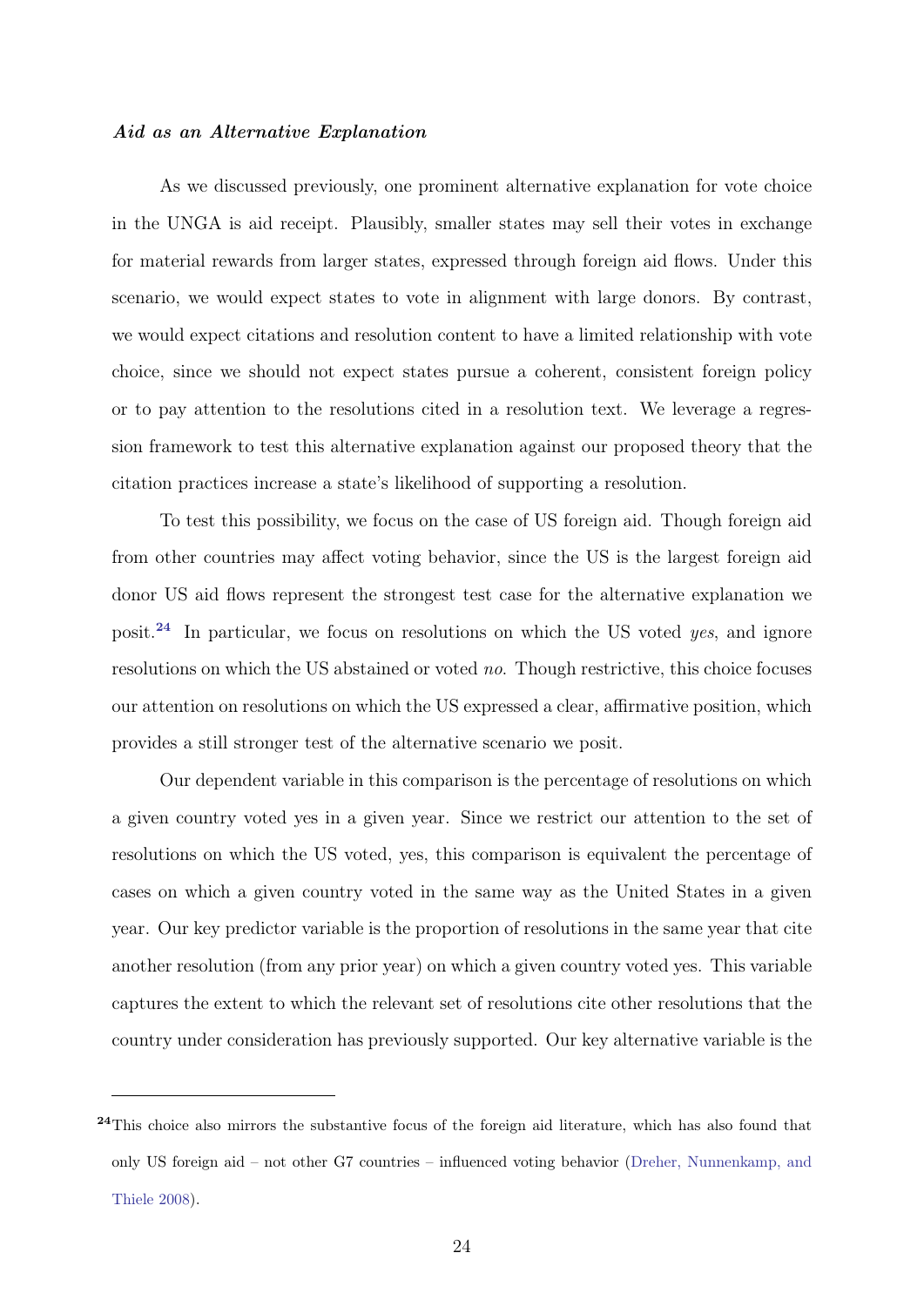<span id="page-25-0"></span>amount of foreign aid provided by the US to a given country in a given year. To model the relationship between these variables, we employ an OLS linear model, with country- and year-fixed effects included to control for unobserved time- and country-constant factors.

|                         | Dependent variable:           |
|-------------------------|-------------------------------|
|                         | yes                           |
| Citation Proportion     | $1.000*$                      |
|                         | (0.010)                       |
| Aid                     | $0.00003*$                    |
|                         | (0.00001)                     |
| Constant                | $-0.003$                      |
|                         | (0.020)                       |
| Observations            | 7,612                         |
| $R^2$                   | 0.761                         |
| Adjusted $\mathbb{R}^2$ | 0.753                         |
| Residual Std. Error     | $0.110$ (df = 7381)           |
| F Statistic             | $102.032***$ (df = 230; 7381) |
| Note:                   | *p $<$ 0.05                   |

Table 2: Aid and Vote Comparison

As shown in Table [2,](#page-25-0) both explanations are supported. However, the association between citations and vote choice is particularly potent. In a year in which 100% of the resolutions under consideration cited a resolution on which a country had previously voted yes, we would predict that a country would vote in the affirmative on all of those resolutions, even if that country received no foreign aid from the United States. As a result, though both aid and citations likely affect vote choice, alignment with resolutions that a country previously supported appears to be a particularly important determinant of vote choice in the UNGA. This finding suggests that while power does matter in UN politics, it does not determine outcomes. While only large, wealthy states have the capacity to use foreign aid as a source of leverage in obtaining support for their favored resolutions, any state regardless of size has the capacity to pursue a strategic citation strategy.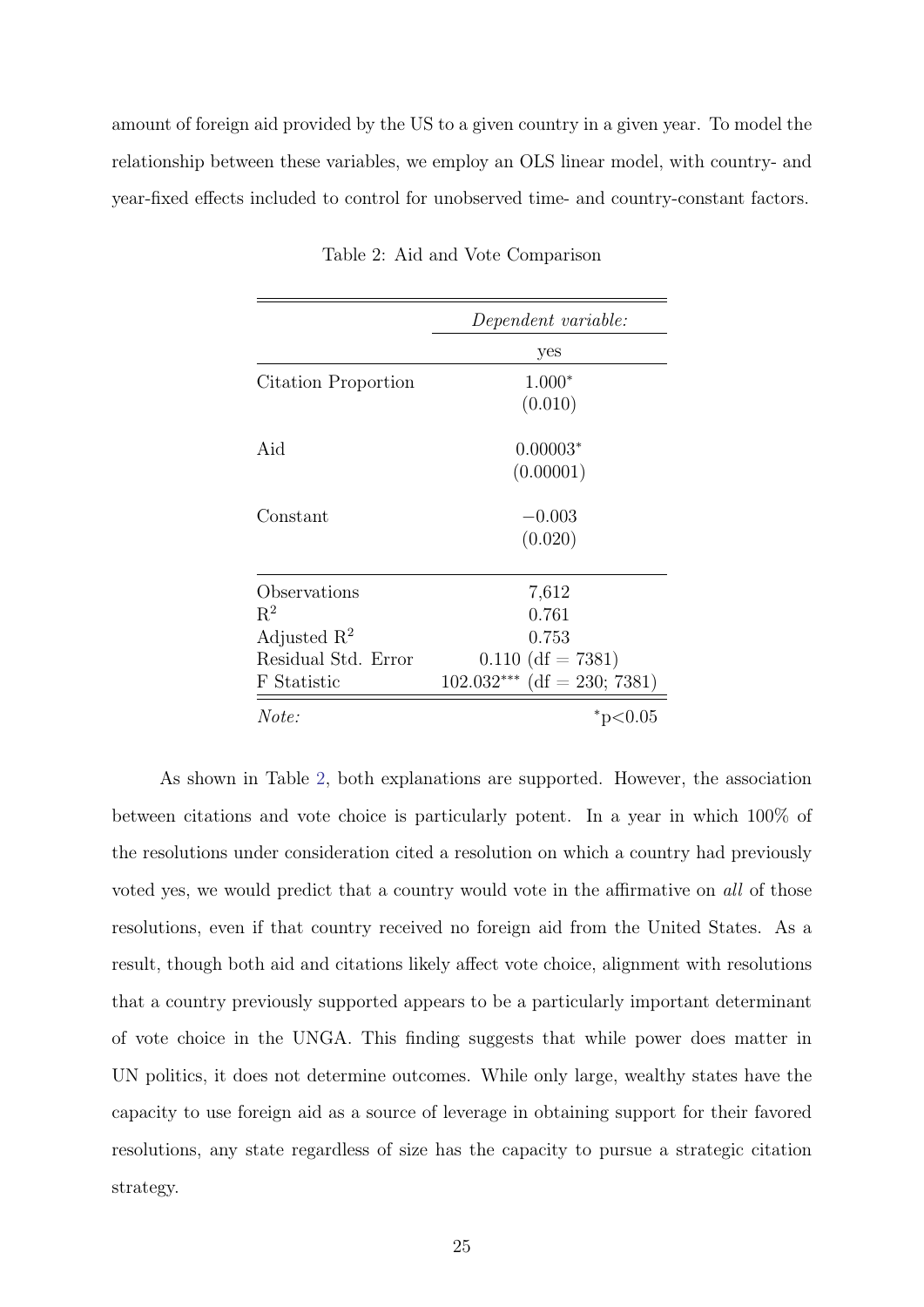## Conclusion

We develop a theoretical argument about the strategic use of citation to achieve political support for international law, allowing us to examine the relationships between politics, institutional design, and policy outputs. We apply this argument to demonstrate several compelling patterns in citation practices in the UN and explore their effects on the political outputs of the institution. We find that resolution drafters are more likely to include citations on texts concerning controversial matters of high politics, and in particular, questions of international security. We show that the inclusion of citations in resolutions corresponds to increased levels of political support in terms of sponsorship and votes in favor, even when the text of the resolution is held constant. Further, we demonstrate and that countries are specifically more likely to support resolutions that cite resolutions previously endorsed by themselves and their allies. Finally, we compare our theoretical logic to the conventional explanation that foreign aid flows shape UN voting behaviors, demonstrating that while foreign aid is related to voting outcomes, even controlling for this measure, the inclusion of citations matters to a large degree in explaining vote choice.

Our theoretical contributions help to understand why drafting strategies are adopted in different contexts, and how the use of such strategies can affect political and legal outputs of legislative bodies. We expect that these findings would hold in other institutional contexts. Generally, legislative outputs should contain more extensive citation networks when the matters at hand are more controversial, and when a larger share of the membership needs to support a text for it to be adopted. Our findings also have implications for the role of power in IOs. We show that legal strategies matter in the success of resolutions, even compared to power-based strategies like foreign aid payouts. If states can do even slightly as well by using a legal strategy than a power-based strategy, this implies that there is much more room for equity and skill in shaping political outcomes in the UN than previous work would suggest.

Our novel data contribution of resolution citations and alignments in the UN offer insights that simple resolution counts cannot show. By applying a machine learning ap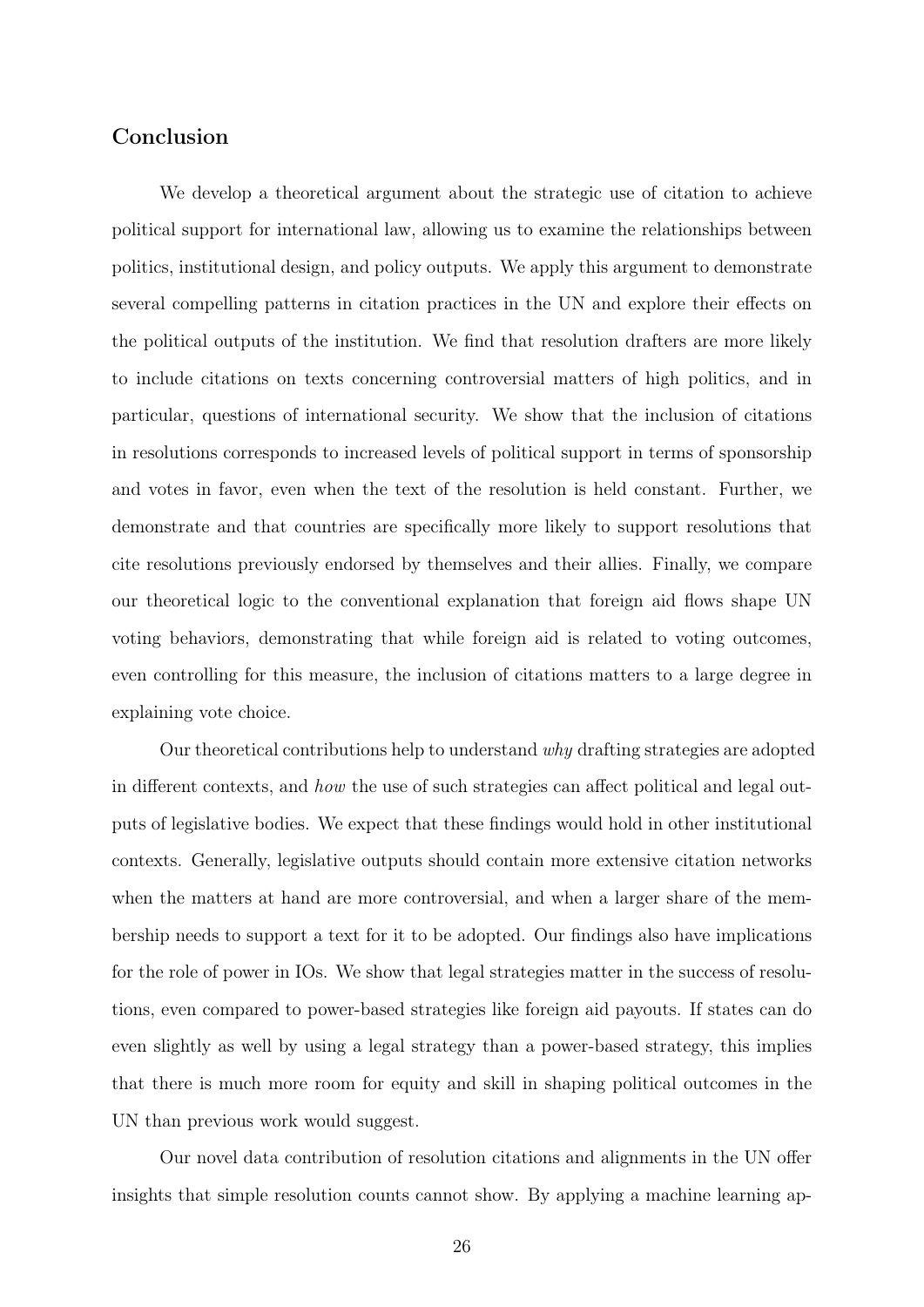proach to an extensive body of international law, we can examine macro-level trends in legislative practice unexplored by previous work. Future work should test these propositions in other institutional contexts to demonstrate the generalizability of our theory, and should extend our analysis to examine relationships between power, geographical proximity, and patterns of drafting strategies, for example, assessing whether citations to resolutions sponsored by a country's neighbors or former colonial ties increases its likelihood of supporting a resolution. Do the inclusion of citations reflect institutional biases to develop denser legal networks on some issue areas to the exclusion of others, raising potential concerns for institutional legitimacy?[25](#page-27-0) These data could also shed light on other political outcomes including compliance, conflict resolution, and funding allocations. Finally, future work should also assess patterns of citation dynamics over time to gain insight into potential future developments in legal outputs.

Our analysis of citation dynamics in the UN has illuminated areas in which the member states have developed a set of norms and practices to facilitate the creation of international law. More broadly, we have assessed the relationship between the design of legal institutions, the content of law, and political support for these outcomes. Understanding variation in when and why international law has developed has highlighted notable successes – and failures – of the contemporary multilateral system in developing articulated sets of rules, and can help to predict the adoption of different drafting strategies in future contexts.

<span id="page-27-0"></span><sup>25</sup>Our data also suggests this may be the case, as the priorities of countries in the Global South such as development and migration exhibit low citation, while security matters– of import to the great powers and the Global North– are characterized by high rates of citation.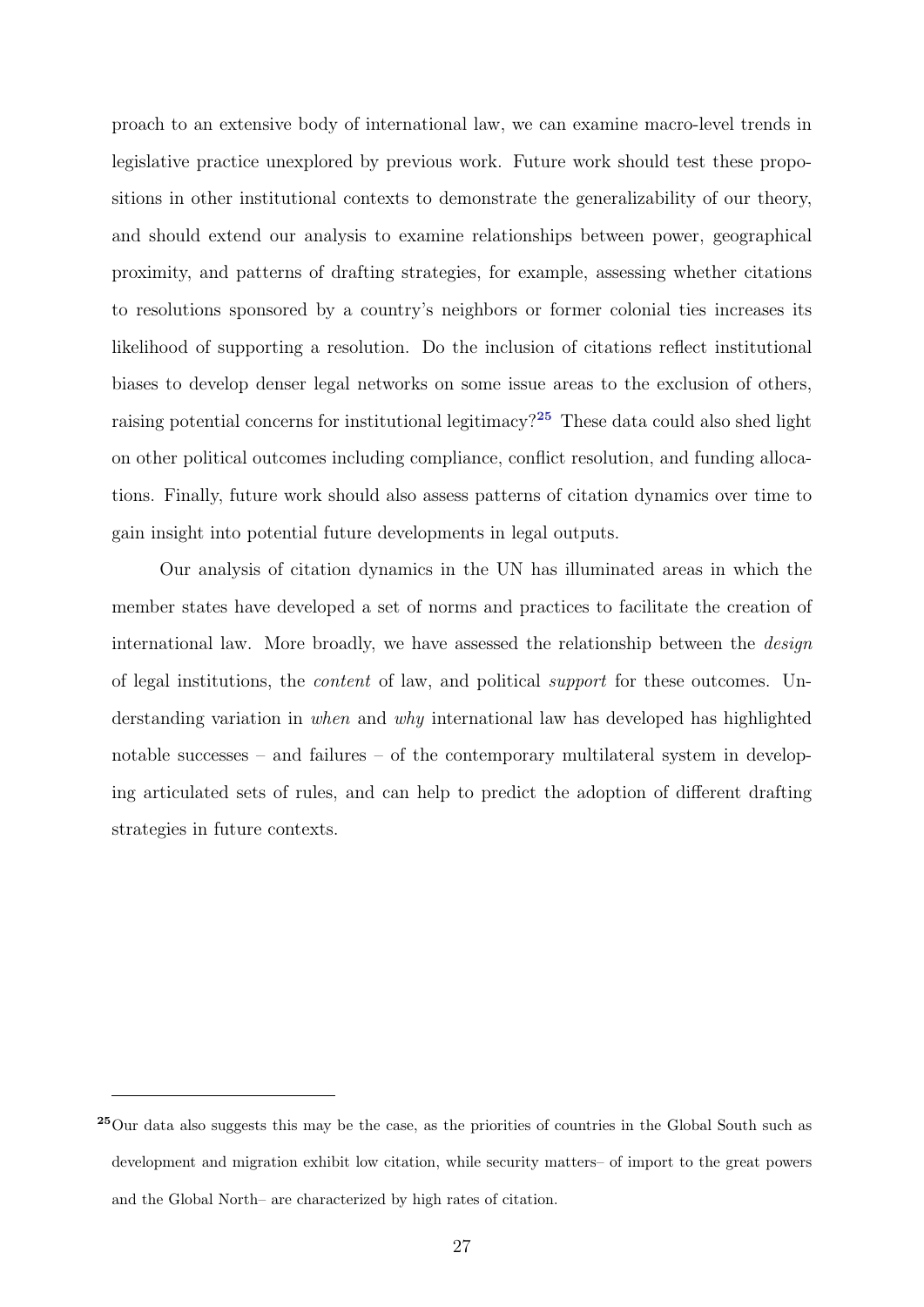## References

- <span id="page-28-2"></span>Abbott, Kenneth W, and Duncan Snidal. 1998. "Why States Act Through Formal International Organizations." Journal of Conflict Resolution 42(1): 3–32.
- <span id="page-28-0"></span>Allee, Todd, and Clint Peinhardt. 2010. "Delegating Differences: Bilateral Investment Treaties and Bargaining over Dispute Resolution Provisions." International Studies *Quarterly* 54(1):  $1-26$ .
- <span id="page-28-5"></span>Allee, Todd, and Manfred Elsig. 2016. "Why do Some International Institutions Contain Strong Dispute Settlement Provisions? New Evidence from Preferential Trade Agreements." The Review of International Organizations 11(1): 89–120.
- <span id="page-28-3"></span>Allee, Todd, and Manfred Elsig. 2019. "Are the Contents of International Treaties Copied and Pasted? Evidence from Preferential Trade Agreements." International Studies Quarterly 63(3): 603–613.
- <span id="page-28-7"></span>Alschner, Wolfgang. 2019. "The Computational Analysis of International Law." In Research Methods in International Law: A Handbook. Northampton, Massachusetts: Edward Elgar Publishing.
- <span id="page-28-4"></span>Alschner, Wolfgang, and Damien Charlotin. 2018. "The Growing Complexity of the International Court of Justice's Self-Citation network." European Journal of International Law  $29(1)$ : 83-112.
- <span id="page-28-6"></span>Bailey, Michael A, Anton Strezhnev, and Erik Voeten. 2017. "Estimating Dynamic State Preferences from United Nations Voting Data." Journal of Conflict Resolution 61(2): 430–456.
- <span id="page-28-8"></span>Boydstun, Amber E, Shaun Bevan, and Herschel F Thomas III. 2014. "The Importance of Attention Diversity and How to Measure it." Policy Studies Journal 42(2): 173–196.
- <span id="page-28-1"></span>Carter, David B, and Randall W Stone. 2015. "Democracy and Multilateralism: The Case of Vote Buying in the UN General Assembly." International Organization 69(1): 1–33.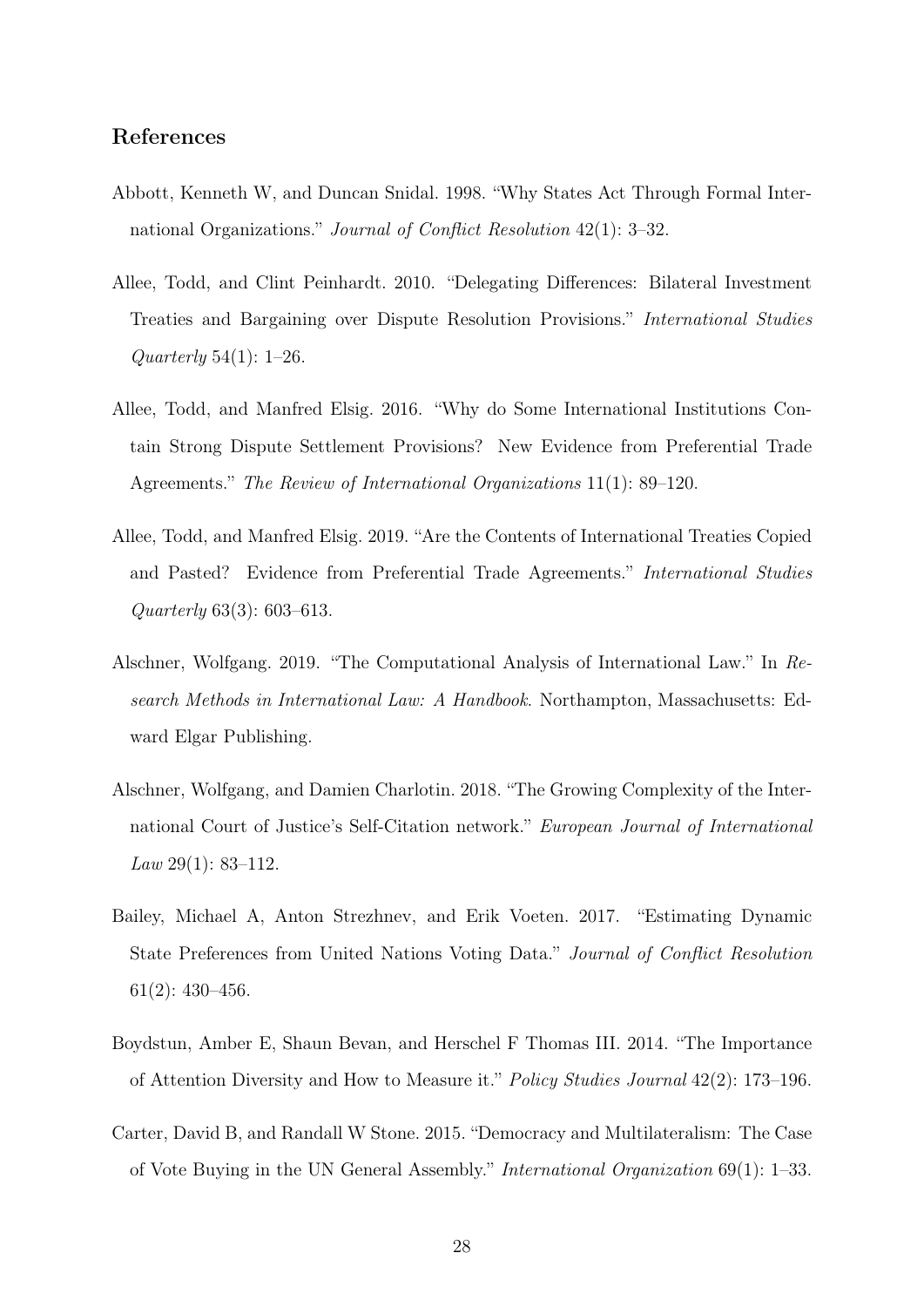- <span id="page-29-0"></span>Charlotin, Damien. 2017. "The Place of Investment Awards and WTO Decisions in International Law: A Citation Analysis." Journal of International Economic Law 20(2): 279– 299.
- <span id="page-29-5"></span>Charnysh, Volha, Paulette Lloyd, and Beth A Simmons. 2015. "Frames and consensus formation in international relations: The case of trafficking in persons." European Journal of International Relations 21(42): 323–351.
- <span id="page-29-9"></span>Cronin, Bruce, and Ian Hurd. 2008. The UN Security Council and the Politics of International Authority. Routledge.
- <span id="page-29-2"></span>Derlén, Mattias, and Johan Lindholm. 2015. "Characteristics of Precedent: the Case Caw of the European Court of Justice in Three Dimensions." German Law Journal 16(5): 1073–1098.
- <span id="page-29-8"></span>Dijkhuizen, Frederieke, and Michal Onderco. 2019. "Sponsorship behaviour of the BRICS in the United Nations General Assembly." Third World Quarterly 40(11): 2035–2051.
- <span id="page-29-7"></span>Dreher, Axel, and Jan-Egbert Sturm. 2012. "Do the IMF and the World Bank influence voting in the UN General Assembly?" Public Choice 151(1): 363–397.
- <span id="page-29-6"></span>Dreher, Axel, Jan-Egbert Sturm, and James Raymond Vreeland. 2009. "Global horse trading: IMF loans for votes in the United Nations Security Council." European Economic Review 53(7): 742–757.
- <span id="page-29-1"></span>Dreher, Axel, Peter Nunnenkamp, and Rainer Thiele. 2008. "Does US aid buy UN general assembly votes? A disaggregated analysis." Public Choice 136(1): 139–164.
- <span id="page-29-4"></span>Finke, Daniel. 2021. "Regime type and co-sponsorship in the UN General Assembly." International Interactions 47(3): 559–578.
- <span id="page-29-3"></span>Fowler, James H, Timothy R Johnson, James F Spriggs, Sangick Jeon, and Paul J Wahlbeck. 2007. "Network Analysis and the Law: Measuring the Legal Importance of Precedents at the US Supreme Court." Political Analysis 15: 324–346.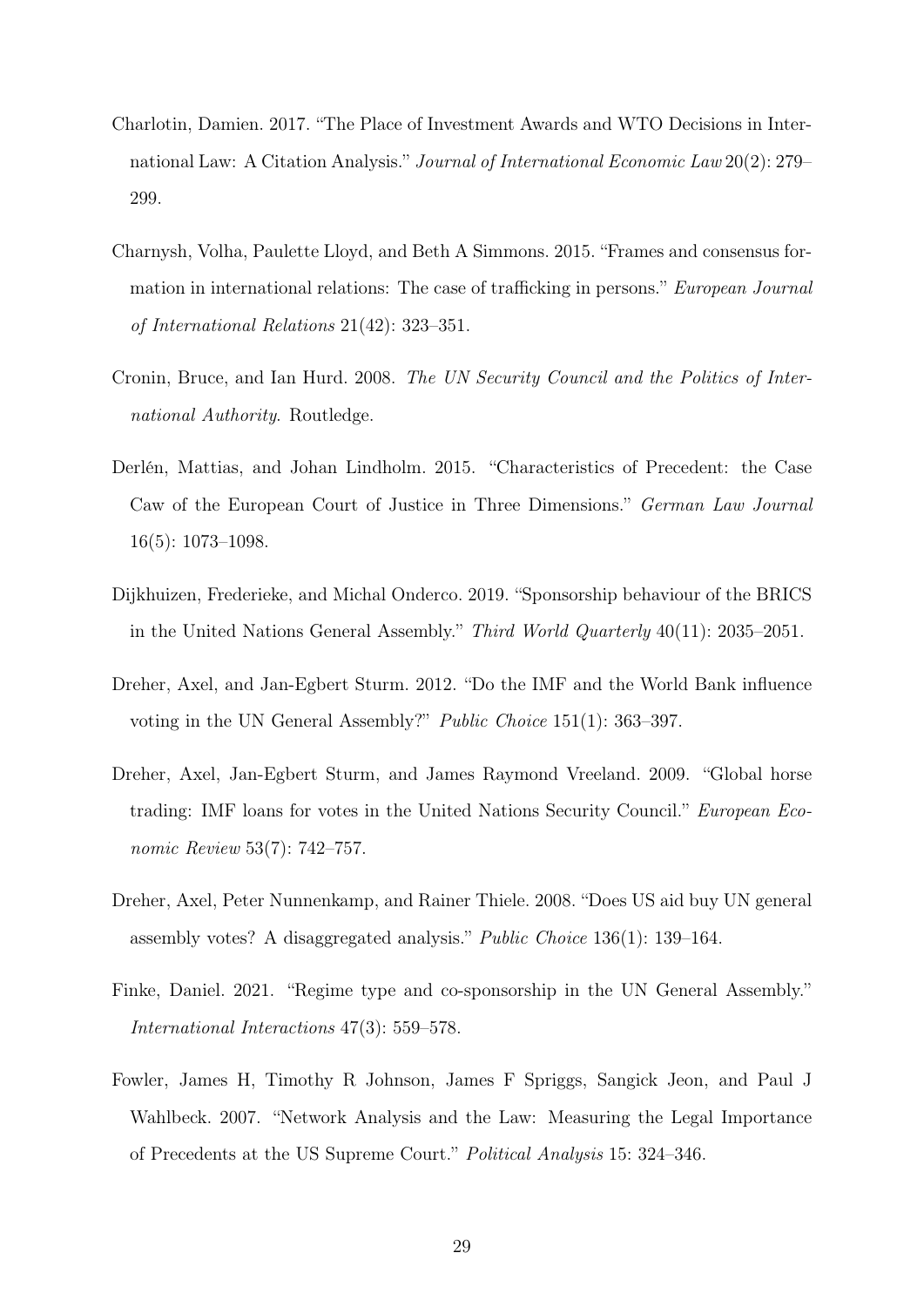- <span id="page-30-7"></span>Friedman, Thomas L. 1990. "Mideast Tensions; How U.S. Won Support to Use Mideast Forces The Iraq Resolution: A U.S.-Soviet Collaboration – A special report." The New York Times.
- <span id="page-30-4"></span>Garrett, Geoffrey, and Barry R Weingast. 1993. Ideas, Interests, and Institutions: Constructing the European Community's Internal Market. Cornell University Press.
- <span id="page-30-2"></span>Hall, Richard L. 1998. Participation in Congress. Yale University Press.
- <span id="page-30-8"></span>Jacobsen, Kurt. 1969. "Sponsorships in the United Nations: a System Analysis." Journal of Peace Research 6(3): 235–256.
- <span id="page-30-3"></span>Jones, Bryan D, and Frank R Baumgartner. 2005. The Politics of Attention: How Government Prioritizes Problems. University of Chicago Press.
- <span id="page-30-5"></span>Keohane, Robert O. 1967. "The Study of Political Influence in the General Assembly." International Organization 21(2): 221–237.
- <span id="page-30-6"></span>Kim, Soo Yeon, and Bruce Russett. 1996. "The New Politics of Voting Alignments in the United Nations General Assembly." International Organization 50(4): 629–652.
- <span id="page-30-10"></span>Koremenos, Barbara. 2016. The Continent of International Law: Explaining Agreement Design. Cambridge University Press.
- <span id="page-30-9"></span>Larsson, Olof, Daniel Naurin, Mattias Derlén, and Johan Lindholm. 2017. "Speaking Law to Power: The Strategic Use of Precedent of the Court of Justice of the European Union." Comparative Political Studies 50(7): 879–907.
- <span id="page-30-0"></span>Linder, Fridolin, Bruce Desmarais, Matthew Burgess, and Eugenia Giraudy. 2020. "Text as Policy: Measuring Policy Similarity Through Bill Text Reuse." Policy Studies Journal 48(2): 546–574.
- <span id="page-30-1"></span>Lupu, Yonatan, and Erik Voeten. 2012. "Precedent in International Courts: A Network Analysis of Case Citations by the European Court of Human Rights." British Journal of Political Science 42(2): 413–439.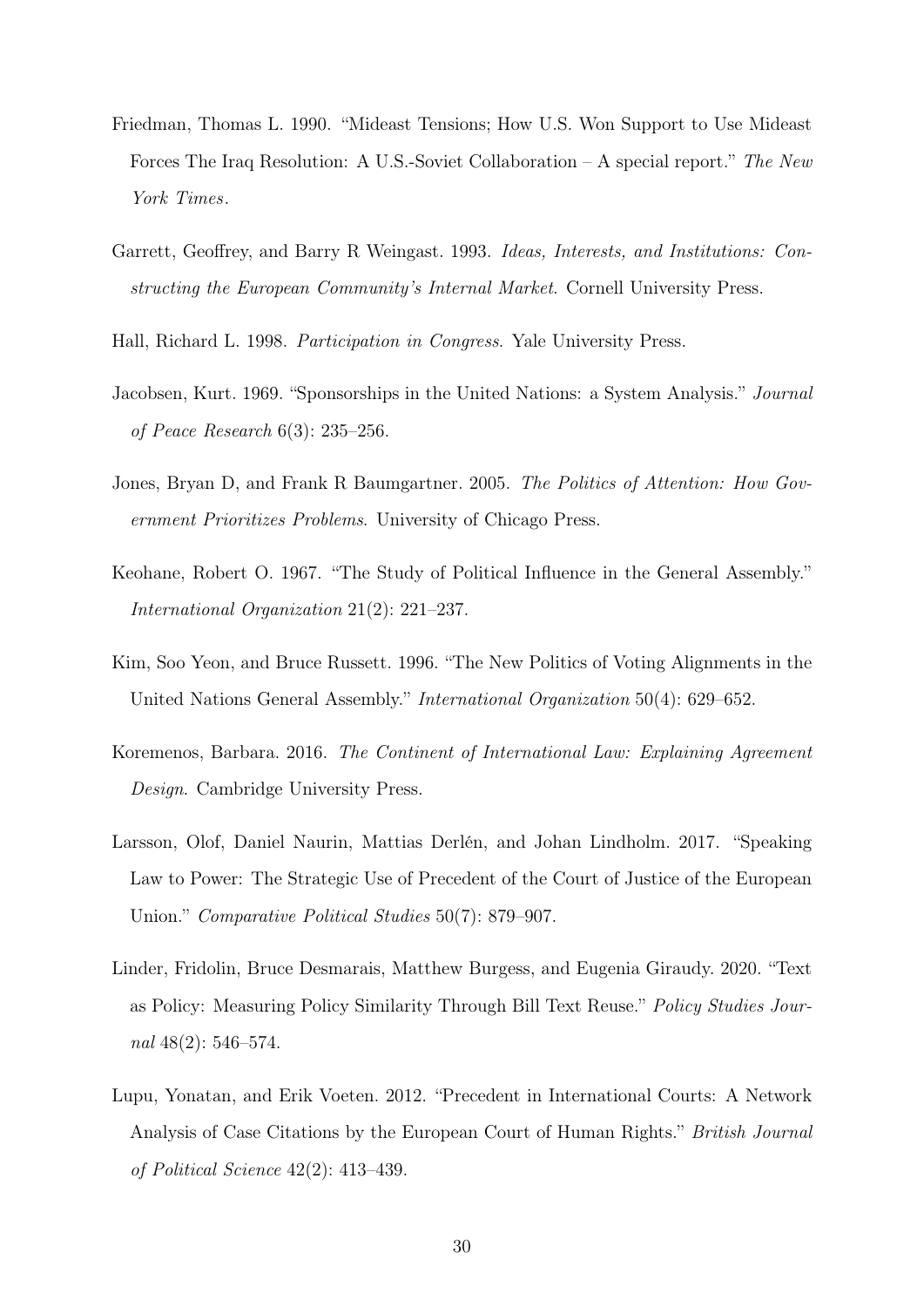- <span id="page-31-8"></span>Lupu, Yonatan, and James H Fowler. 2013. "Strategic Citations to Precedent on the U.S. Supreme Court." The Journal of Legal Studies 42(1): 151–186.
- <span id="page-31-9"></span>Malone, David. 2004. The UN Security Council: From the Cold War to the 21st Century. Lynne Rienner Publishers.
- <span id="page-31-1"></span>Mansfield, Edward D, Helen V Milner, and Jon C Pevehouse. 2007. "Vetoing Cooperation: The Impact of Veto Players on Preferential Trading Arrangements." British Journal of Political Science 37(3): 403–432.
- <span id="page-31-2"></span>McAdams, Richard H. 2000. "A Focal Point Theory of Expressive Law." Virginia Law Review 86(8): 1649–1729.
- <span id="page-31-3"></span>Morin, Jean-Frédéric, Benjamin Tremblay-Auger, and Claire Peacock. 2022. "Design Trade-Offs Under Power Asymmetry: COPs and Flexibility Clauses." Global Environmental Politics 22(1): 19–43.
- <span id="page-31-5"></span>Mower Jr., A. Glenn. 1962. "The Sponsorship of Proposals in the UN General Assembly." Western Political Quarterly 15: 661–666.
- <span id="page-31-0"></span>Panke, Diana. 2013. Unequal Actors in Equalising Institutions: Negotiations in the United Nations General Assembly. Springer.
- <span id="page-31-10"></span>Panke, Diana. 2014. "The UNGA—a talking shop? Exploring rationales for the repetition of resolutions in subsequent negotiations." Cambridge Review of International Affairs 27(3): 442–458.
- <span id="page-31-4"></span>Rai, Kul B. 1972. "Foreign Policy and Voting in the UN General Assembly." International Organization 26(3): 589–594.
- <span id="page-31-6"></span>Rai, Kul B. 1977. "Sponsorship of Draft Resolutions and Amendments in the UN General Assembly, 1946-1970." Polity 10(2): 290–299.
- <span id="page-31-7"></span>Rai, Kul B. 1980. "Foreign Aid and Voting in the UN General Assembly, 1967—1976." Journal of Peace Research 17(3): 269–277.